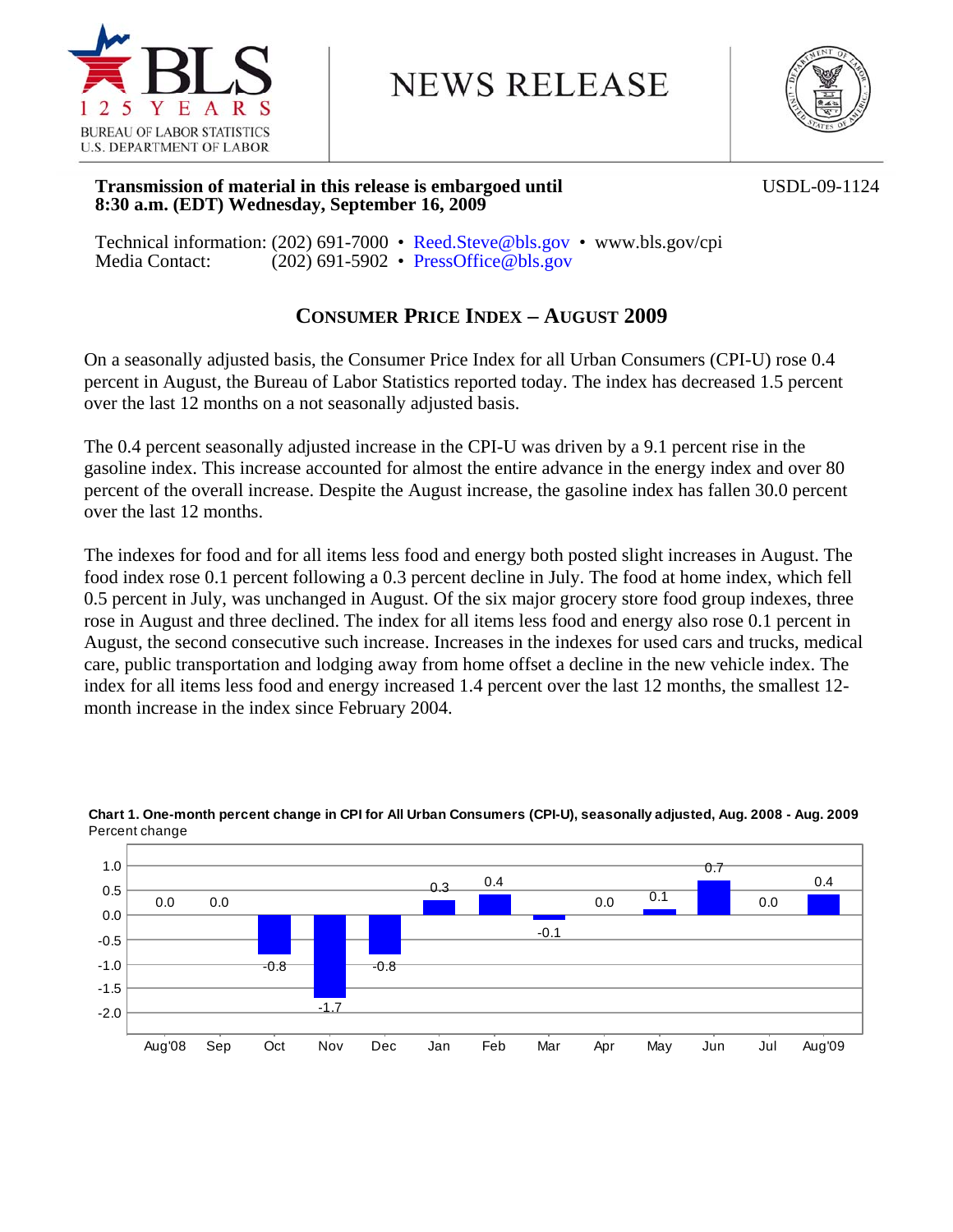

**Chart 2. 12-month percent change in CPI for All Urban Consumers (CPI-U), not seasonally adjusted, Aug. 2008 - Aug. 2009** Percent change

Table A. Percent changes in CPI for All Urban Consumers (CPI-U): U.S. city average

|                                  |                |                | Seasonally adjusted changes from preceding month |             |                 |              |                | Un-                                          |
|----------------------------------|----------------|----------------|--------------------------------------------------|-------------|-----------------|--------------|----------------|----------------------------------------------|
|                                  | Feb.<br>2009   | Mar.<br>2009   | Apr.<br>2009                                     | May<br>2009 | June<br>2009    | July<br>2009 | Aug.<br>2009   | adjusted<br>$12$ -mos.<br>ended<br>Aug. 2009 |
|                                  | 0.4            | $-0.1$         | 0.0                                              | 0.1         | 0.7             | 0.0          | 0.4            | $-1.5$                                       |
|                                  | $-1$           | $-.1$          | $-.2$                                            | $-2$        | .0              | $-3$         | .1             | .4                                           |
|                                  | $-.4$          | $-.4$          | $-6$                                             | $-.5$       | .0              | -.5          | .0             | $-1.6$                                       |
|                                  | $\cdot$ 3      | $\cdot$ 1      | $\cdot$ 3                                        | $\cdot$ 1   | $\cdot$ 1       | $\cdot$ 1    | $\cdot$ 1      | 3.0                                          |
|                                  | 3.3            | $-3.0$         | $-2.4$                                           | $\cdot$     | 7.4             | $-.4$        | 4.6            | $-23.0$                                      |
|                                  | 6.9            | $-4.7$         | $-2.6$                                           | 2.3         | 16.2            | $-4$         | 8.5            | $-30.8$                                      |
|                                  | 8.3            | $-4.0$         | $-2.8$                                           | 3.1         | 17.3            | $-0.8$       | 9.1            | $-30.0$                                      |
|                                  | $-3.8$         | $-8.5$         | $-3$                                             | $-3.3$      | 4.8             | $-1.5$       | 6.2            | $-39.9$                                      |
|                                  | .0             | $-1.4$         | $-2.2$                                           | $-1.7$      | $-1.2$          | $-3$         | .0             | $-10.6$                                      |
|                                  | .5             | $-2$           | $-6$                                             | $-.4$       | $-1.9$          | $-6$         | $-.1$          | $-1.2$                                       |
| Utility (piped) gas service      | $-1.6$         | $-4.8$         | $-7.0$                                           | $-5.7$      | 1.3             | .9           | .4             | $-32.7$                                      |
| All items less food and energy   | $\overline{2}$ | $\cdot$        | .3                                               | $\cdot$ 1   | $\overline{2}$  |              | $\cdot$ 1      | 1.4                                          |
|                                  |                |                |                                                  |             |                 |              |                |                                              |
| Commodities less food and energy |                |                |                                                  |             |                 |              |                |                                              |
|                                  | .4             | .4             | .5                                               | $\cdot$ .2  | .3              | $\cdot$      | $-3$           | 1.1                                          |
|                                  | 8.             | .6             | .4                                               | $.5\,$      | $\overline{.7}$ | .5           | $-1.3$         | .5                                           |
| Used cars and trucks             | $-1.7$         | $-1.7$         | $-.1$                                            | 1.0         | .9              | $\Omega$     | 1.9            | $-5.4$                                       |
|                                  | 1.3            | $-2$           | $-.2$                                            | $-2$        | .7              | .6           | $-.1$          | .6                                           |
| Medical care commodities         | .6             | $\cdot$        | .3                                               | .4          | $\cdot$ 1       | $-.1$        | .5             | 3.7                                          |
| Services less energy services    | $\cdot$ 1      |                | $\overline{2}$                                   | $\cdot$ 1   | $\cdot$ 1       | 0.           | $\overline{2}$ | 1.6                                          |
|                                  | $\Omega$       | .0             | $\overline{2}$                                   | $\cdot$ 1   | $\cdot$ 1       | $-2$         | $\cdot$ 1      | .9                                           |
| Transportation services          | $\overline{A}$ | $-.1$          | $\cdot$ 3                                        | $-1$        | $-.1$           | $.5\,$       | .6             | 1.4                                          |
| Medical care services            | 3              | $\overline{2}$ | .4                                               | .3          | $\overline{2}$  | .3           | $\overline{2}$ | 3.2                                          |

<sup>1</sup> Not seasonally adjusted.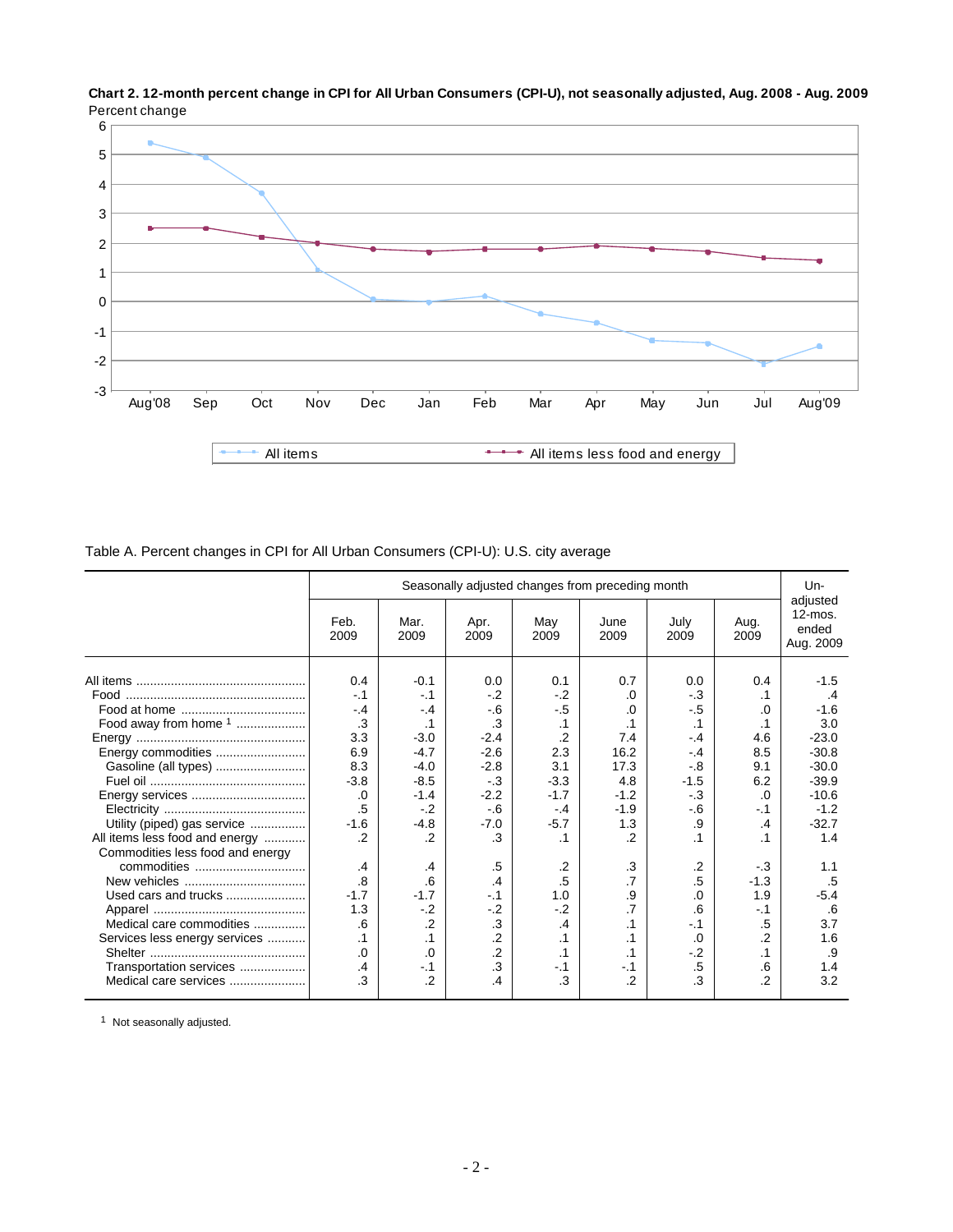### **Consumer Price Index Data for August 2009**

### **Energy**

The energy index rose 4.6 percent in August after falling 0.4 percent in July. The energy commodities index rose 8.5 percent as the gasoline index rose 9.1 percent in August following a 0.8 percent decline in July. (Before seasonal adjustment, gasoline prices rose 3.3 percent in August.) The index for energy services was unchanged in August, with a 0.1 percent decline in the electricity index offsetting a 0.4 percent increase in the index for natural gas. Over the past 12 months, the energy index has fallen 23.0 percent, with the gasoline index falling 30.0 percent, the index for natural gas declining 32.7 percent, and the electricity index decreasing 1.2 percent.

## **Food**

The food index rose 0.1 percent in August, with the index for food away from home rising 0.1 percent and the food at home index unchanged. Within the latter group, the index for fruits and vegetables fell 0.7 percent in August following a 0.3 percent decline in July. The index for dairy and related products fell 0.4 percent in August, its ninth consecutive decline, and the index for cereals and bakery products decreased 0.1 percent. Offsetting these declines were increases of 0.4 percent in the indexes for meats, poultry, fish and eggs and for nonalcoholic beverages and a 0.2 percent increase in the index for other food at home. The food at home index has declined 2.5 percent since its November 2008 peak. Over the past 12 months, the food index has risen 0.4 percent, with the food away from home index rising 3.0 percent and the food at home index declining 1.6 percent.

### **All items less food and energy**

The index for all items less food and energy rose 0.1 percent in August, the same increase as in July. Advances in the indexes for used cars and public transportation contributed to the increase. The used cars and trucks index, which was unchanged in July, rose 1.9 percent in August. The public transportation index rose 1.3 percent in August as the airline fares index rose 1.7 percent. Also contributing was an upturn in the lodging away from home index, which rose 0.5 percent in August after declining 2.1 percent in July. This increase drove an upturn in the shelter index, which rose 0.1 percent in August after a 0.2 percent decline in July. The rent index was unchanged and the index for owners' equivalent rent increased 0.1 percent. The medical care index rose 0.3 percent in August after a 0.2 percent increase in July, and the index for recreation edged up 0.1 percent. In contrast to these increases, the index for new vehicles fell 1.3 percent in August, partly due to "cash for clunkers" incentives. Also declining in August were the indexes for apparel, which fell 0.1 percent, and communication, which declined 0.2 percent.

### **Not seasonally adjusted CPI measures**

The Consumer Price Index for All Urban Consumers (CPI-U) decreased 1.5 percent over the last 12 months to an index level of 215.834 (1982-84=100). For the month, the index increased 0.2 percent prior to seasonal adjustment.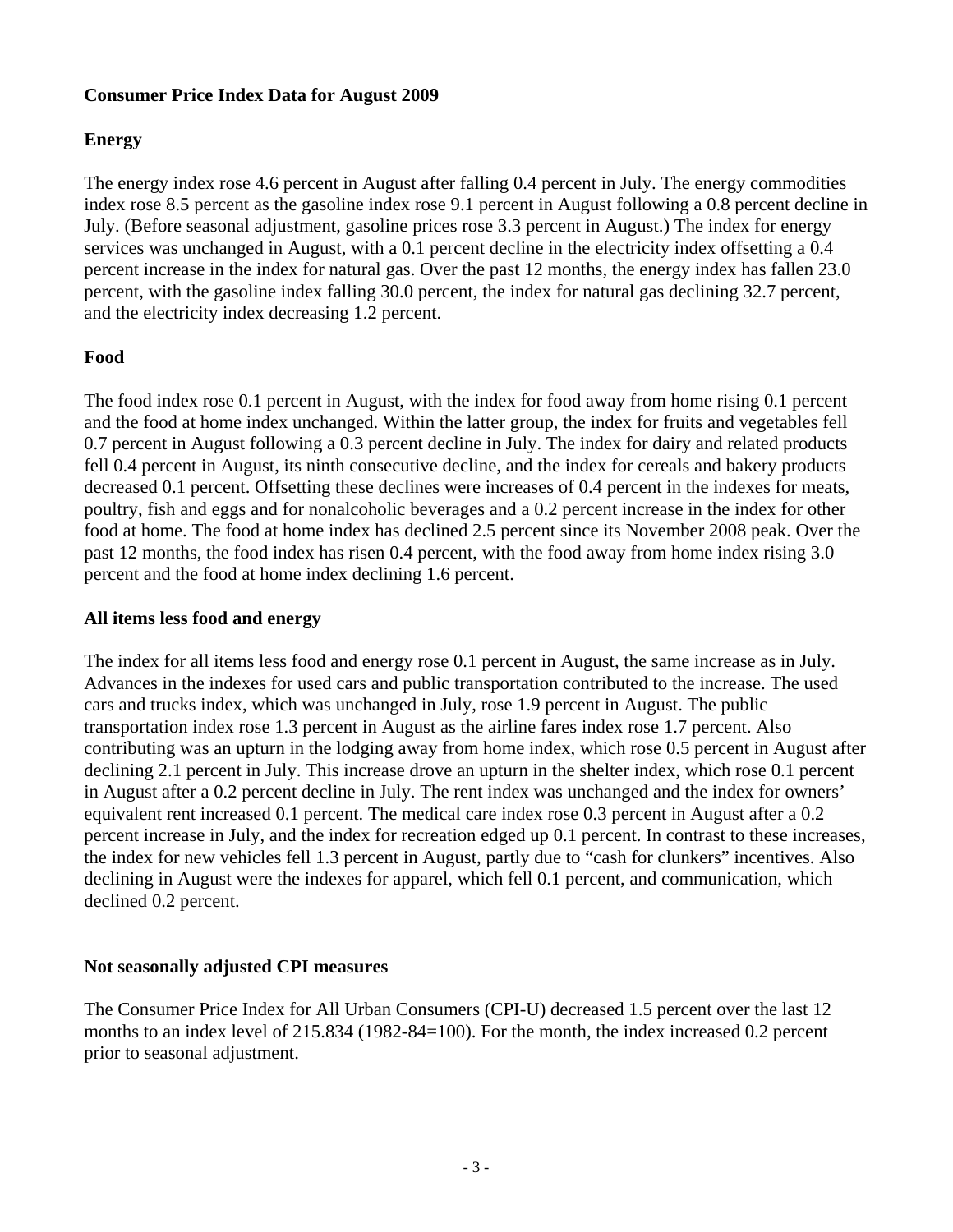The Consumer Price Index for Urban Wage Earners and Clerical Workers (CPI-W) decreased 1.9 percent over the last 12 months to an index level of 211.156 (1982-84=100). For the month, the index increased 0.3 percent prior to seasonal adjustment.

The Chained Consumer Price Index for All Urban Consumers (C-CPI-U) decreased 1.5 percent over the last 12 months. For the month, the index increased 0.2 percent on a not seasonally adjusted basis. Please note that the indexes for the post-2007 period are subject to revision.

**The Consumer Price Index for September 2009 is scheduled to be released on Thursday, October 15, 2009, at 8:30 a.m. (EDT).**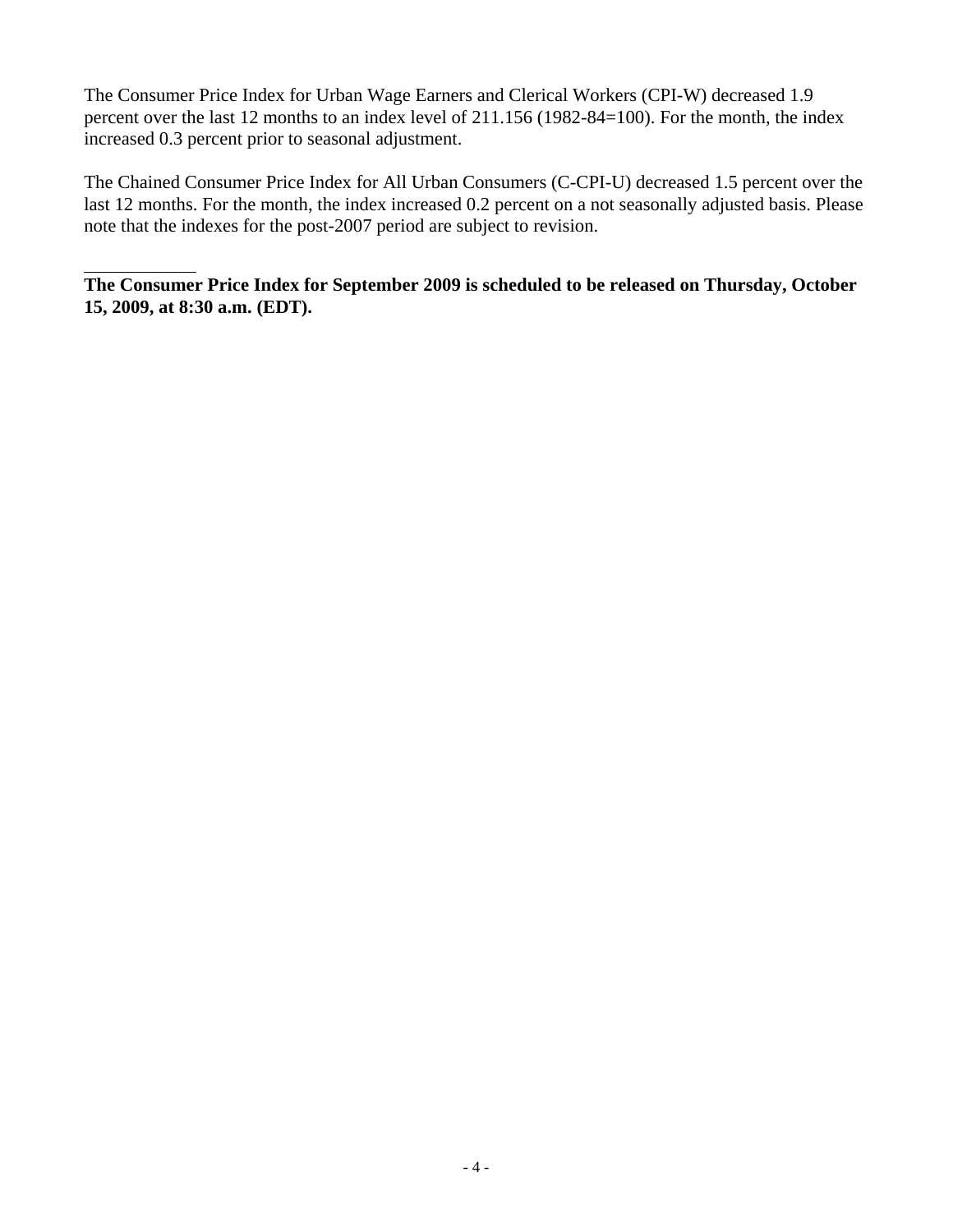# **Facilities for Sensory Impaired**

Information from this release will be made available to sensory impaired individuals upon request. Voice phone: 202-691-5200, Federal Relay Services: 1-800-877-8339.

# **Brief Explanation of the CPI**

The Consumer Price Index (CPI) is a measure of the average change in prices over time of goods and services purchased by households. The Bureau of Labor Statistics publishes CPIs for two population groups: (1) the CPI for Urban Wage Earners and Clerical Workers (CPI-W), which covers households of wage earners and clerical workers that comprise approximately 32 percent of the total population and (2) the CPI for All Urban Consumers (CPI-U) and the Chained CPI for All Urban Consumers (C-CPI-U), which cover approximately 87 percent of the total population and include in addition to wage earners and clerical worker households, groups such as professional, managerial, and technical workers, the self-employed, short-term workers, the unemployed, and retirees and others not in the labor force.

The CPIs are based on prices of food, clothing, shelter, and fuels, transportation fares, charges for doctors' and dentists' services, drugs, and other goods and services that people buy for day-to-day living. Prices are collected in 87 urban areas across the country from about 50,000 housing units and approximately 23,000 retail establishments-department stores, supermarkets, hospitals, filling stations, and other types of stores and service establishments. All taxes directly associated with the purchase and use of items are included in the index. Prices of fuels and a few other items are obtained every month in all 87 locations. Prices of most other commodities and services are collected every month in the three largest geographic areas and every other month in other areas. Prices of most goods and services are obtained by personal visits or telephone calls of the Bureau's trained representatives.

In calculating the index, price changes for the various items in each location are averaged together with weights, which represent their importance in the spending of the appropriate population group. Local data are then combined to obtain a U.S. city average. For the CPI-U and CPI-W separate indexes are also published by size of city, by region of the country, for cross-classifications of regions and population-size classes, and for 27 local areas. Area indexes do not measure differences in the level of prices among cities; they only measure the average change in prices for each area since the base period. For the C-CPI-U data are issued only at the national level. It is important to note that the CPI-U and CPI-W are considered final when released, but the C-CPI-U is issued in preliminary form and subject to two annual revisions.

The index measures price change from a designed reference date. For the CPI-U and the CPI-W the reference base is 1982-84 equals 100.0. The reference base for the C-CPI-U is December 1999 equals 100. An increase of 16.5 percent from the reference base, for example, is shown as 116.5. This change can also be expressed in dollars as follows: the price of a base period market basket of goods and services in the CPI has risen from \$10 in 1982-84 to \$11.65.

For further details visit the CPI home page on the Internet at http://www.bls.gov/cpi/ or contact our CPI Information and Analysis Section on (202) 691-7000.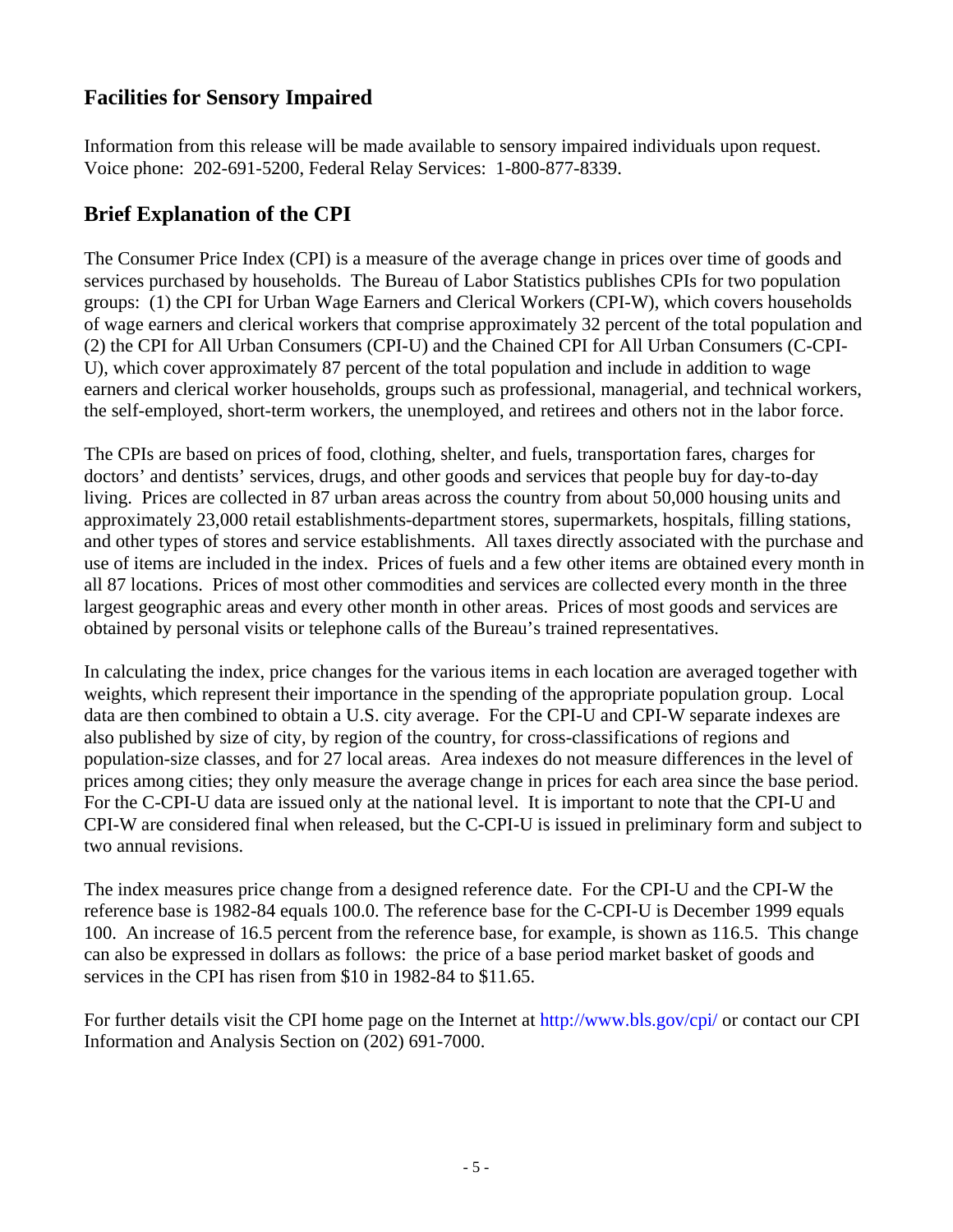# **Note on Sampling Error in the Consumer Price Index**

The CPI is a statistical estimate that is subject to sampling error because it is based upon a sample of retail prices and not the complete universe of all prices. BLS calculates and publishes estimates of the 1-month, 2-month, 6-month and 12-month percent change standard errors annually, for the CPI-U. These standard error estimates can be used to construct confidence intervals for hypothesis testing. For example, the estimated standard error of the 1 month percent change is 0.04 percent for the U.S. All Items Consumer Price Index. This means that if we repeatedly sample from the universe of all retail prices using the same methodology, and estimate a percentage change for each sample, then 95% of these estimates would be within 0.08 percent of the 1 month percentage change based on all retail prices. For example, for a 1-month change of 0.2 percent in the All Items CPI for All Urban Consumers, we are 95 percent confident that the actual percent change based on all retail prices would fall between 0.12 and 0.28 percent. For the latest data, including information on how to use the estimates of standard error, see "Variance Estimates for Price Changes in the Consumer Price Index, January-December 2008". These data are available on the CPI home page (http://www.bls.gov/cpi), or by using the following link http://www.bls.gov/cpi/cpivar2008.pdf

# **Calculating Index Changes**

Movements of the indexes from one month to another are usually expressed as percent changes rather than changes in index points, because index point changes are affected by the level of the index in relation to its base period while percent changes are not. The example below illustrates the computation of index point and percent changes.

 Percent changes for 3-month and 6-month periods are expressed as annual rates and are computed according to the standard formula for compound growth rates. These data indicate what the percent change would be if the current rate were maintained for a 12-month period.

### Index Point Change

| CPI<br>Less previous index<br>Equals index point change | 202.416<br>201.800<br>.616 |
|---------------------------------------------------------|----------------------------|
| Percent Change                                          |                            |
| Index point difference                                  | .616                       |
| Divided by the previous index                           | 201.800                    |
| Equals                                                  | 0.003                      |
| Results multiplied by one hundred                       | 0.003x100                  |
| Equals percent change                                   | 0.3                        |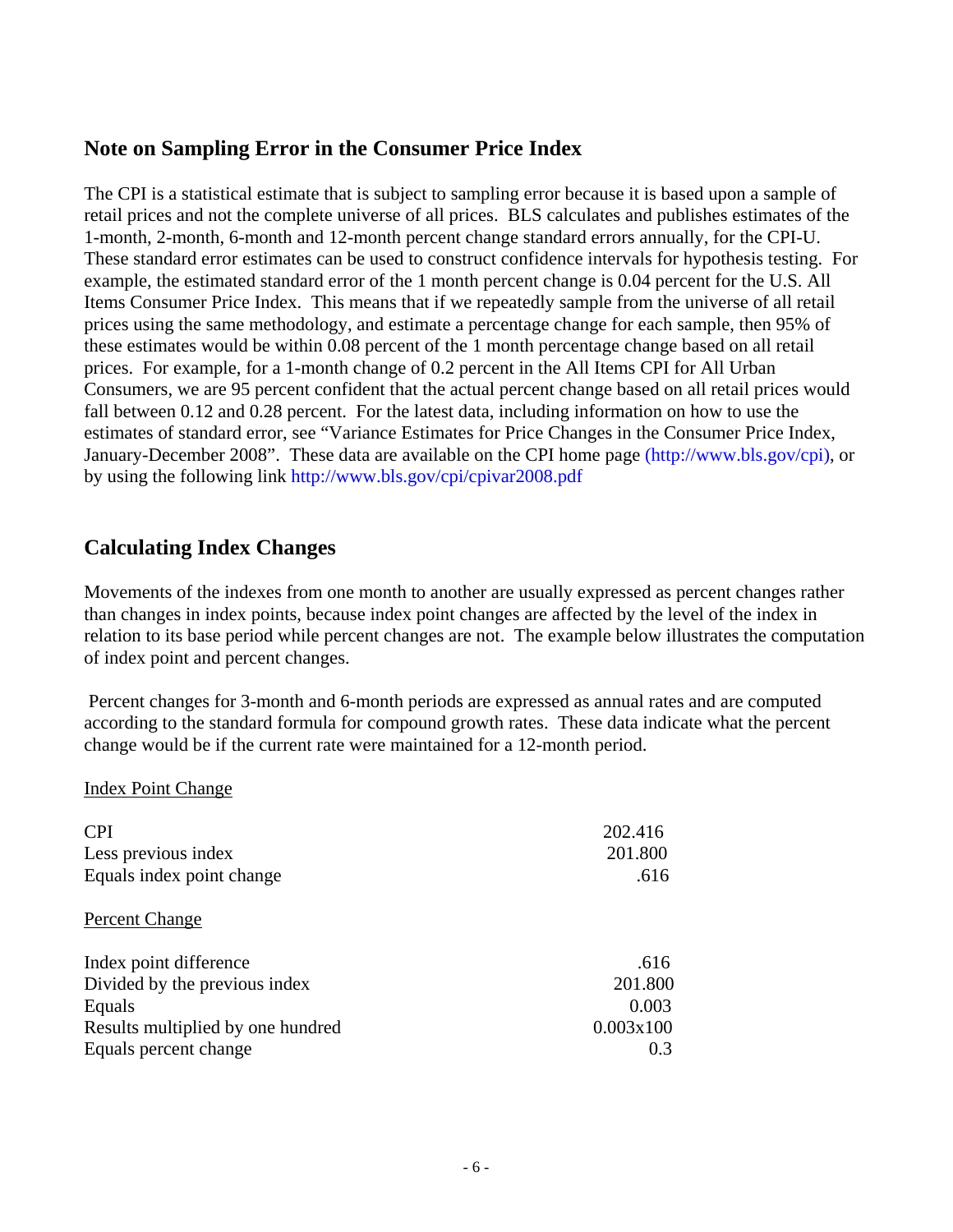Regions Defined

The states in the four regions shown in Tables 3 and 6 are listed below.

The Northeast--Connecticut, Maine, Massachusetts, New Hampshire, New York, New Jersey, Pennsylvania, Rhode Island, and Vermont.

The Midwest--Illinois, Indiana, Iowa, Kansas, Michigan, Minnesota, Missouri, Nebraska, North Dakota, Ohio, South Dakota, and Wisconsin.

The South--Alabama, Arkansas, Delaware, Florida, Georgia, Kentucky, Louisiana, Maryland, Mississippi, North Carolina, Oklahoma, South Carolina, Tennessee, Texas, Virginia, West Virginia, and the District of Columbia.

The West--Alaska, Arizona, California, Colorado, Hawaii, Idaho, Montana, Nevada, New Mexico, Oregon, Utah, Washington, and Wyoming.

# **A Note on Seasonally Adjusted and Unadjusted Data**

Because price data are used for different purposes by different groups, the Bureau of Labor Statistics publishes seasonally adjusted as well as unadjusted changes each month.

For analyzing general price trends in the economy, seasonally adjusted changes are usually preferred since they eliminate the effect of changes that normally occur at the same time and in about the same magnitude every year--such as price movements resulting from changing climatic conditions, production cycles, model changeovers, holidays, and sales.

The unadjusted data are of primary interest to consumers concerned about the prices they actually pay. Unadjusted data also are used extensively for escalation purposes. Many collective bargaining contract agreements and pension plans, for example, tie compensation changes to the Consumer Price Index before adjustment for seasonal variation.

Seasonal factors used in computing the seasonally adjusted indexes are derived by the X-12-ARIMA Seasonal Adjustment Method. Seasonally adjusted indexes and seasonal factors are computed annually. Each year, the last 5 years of seasonally adjusted data are revised. Data from January 2004 through December 2008 were replaced in January 2009. Exceptions to the usual revision schedule were: the updated seasonal data at the end of 1977 replaced data from 1967 through 1977; and, in January 2002, dependently seasonally adjusted series were revised for January 1987-December 2001 as a result of a change in the aggregation weights for dependently adjusted series. For further information, please see "Aggregation of Dependently Adjusted Seasonally Adjusted Series," in the October 2001 issue of the CPI Detailed Report.

The seasonal movement of all items and 54 other aggregations is derived by combining the seasonal movement of 73 selected components. Each year the seasonal status of every series is reevaluated based upon certain statistical criteria. If any of the 73 components change their seasonal adjustment status from seasonally adjusted to not seasonally adjusted, not seasonally adjusted data will be used in the aggregation of the dependent series for the last 5 years, but the seasonally adjusted indexes will be used before that period. Note: 47 of the 73 components are seasonally adjusted for 2009.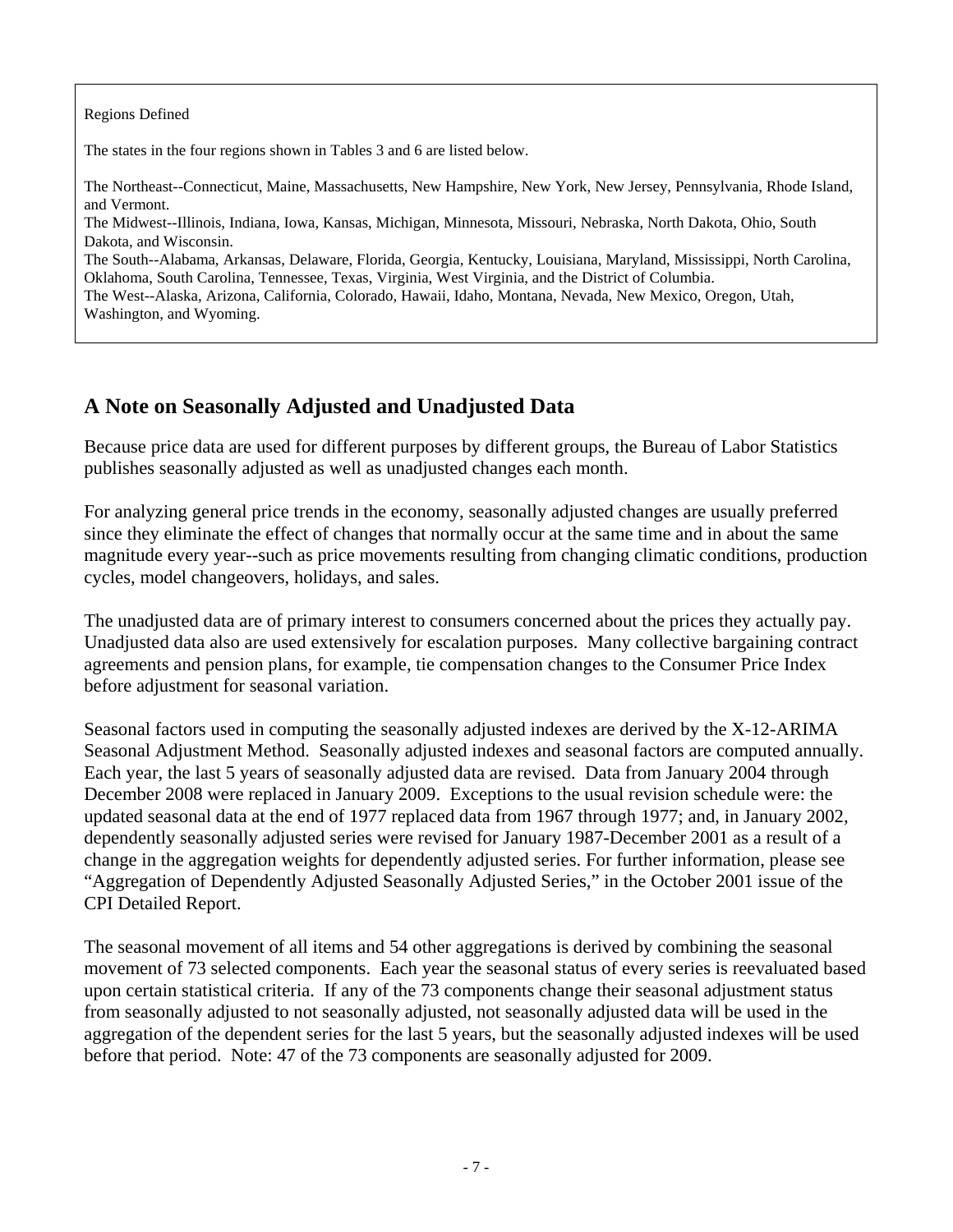Seasonally adjusted data, including the all items index levels, are subject to revision for up to five years after their original release. For this reason, BLS advises against the use of these data in escalation agreements.

Effective with the calculation of the seasonal factors for 1990, the Bureau of Labor Statistics has used an enhanced seasonal adjustment procedure called Intervention Analysis Seasonal Adjustment for some CPI series. Intervention Analysis Seasonal Adjustment allows for better estimates of seasonally adjusted data. Extreme values and/or sharp movements which might distort the seasonal pattern are estimated and removed from the data prior to calculation of seasonal factors. Beginning with the calculation of seasonal factors for 1996, X-12-ARIMA software was used for Intervention Analysis Seasonal Adjustment.

For the seasonal factors introduced in January 2009, BLS adjusted 29 series using Intervention Analysis Seasonal Adjustment, including selected food and beverage items, motor fuels, electricity and vehicles. For example, this procedure was used for the Motor fuel series to offset the effects of events such as damage to oil refineries from Hurricane Katrina.

For a complete list of Intervention Analysis Seasonal Adjustment series and explanations, please refer to the article "Intervention Analysis Seasonal Adjustment", located on our website at http://www.bls.gov/cpi/cpisapage.htm.

For additional information on seasonal adjustment in the CPI, please write to the Bureau of Labor Statistics, Division of Consumer Prices and Price Indexes, Washington, DC 20212 or contact Jeff Wilson at (202) 691-6968, or by e-mail at Wilson. Jeff@bls.gov. If you have general questions about the CPI, please call our information staff at (202) 691-7000.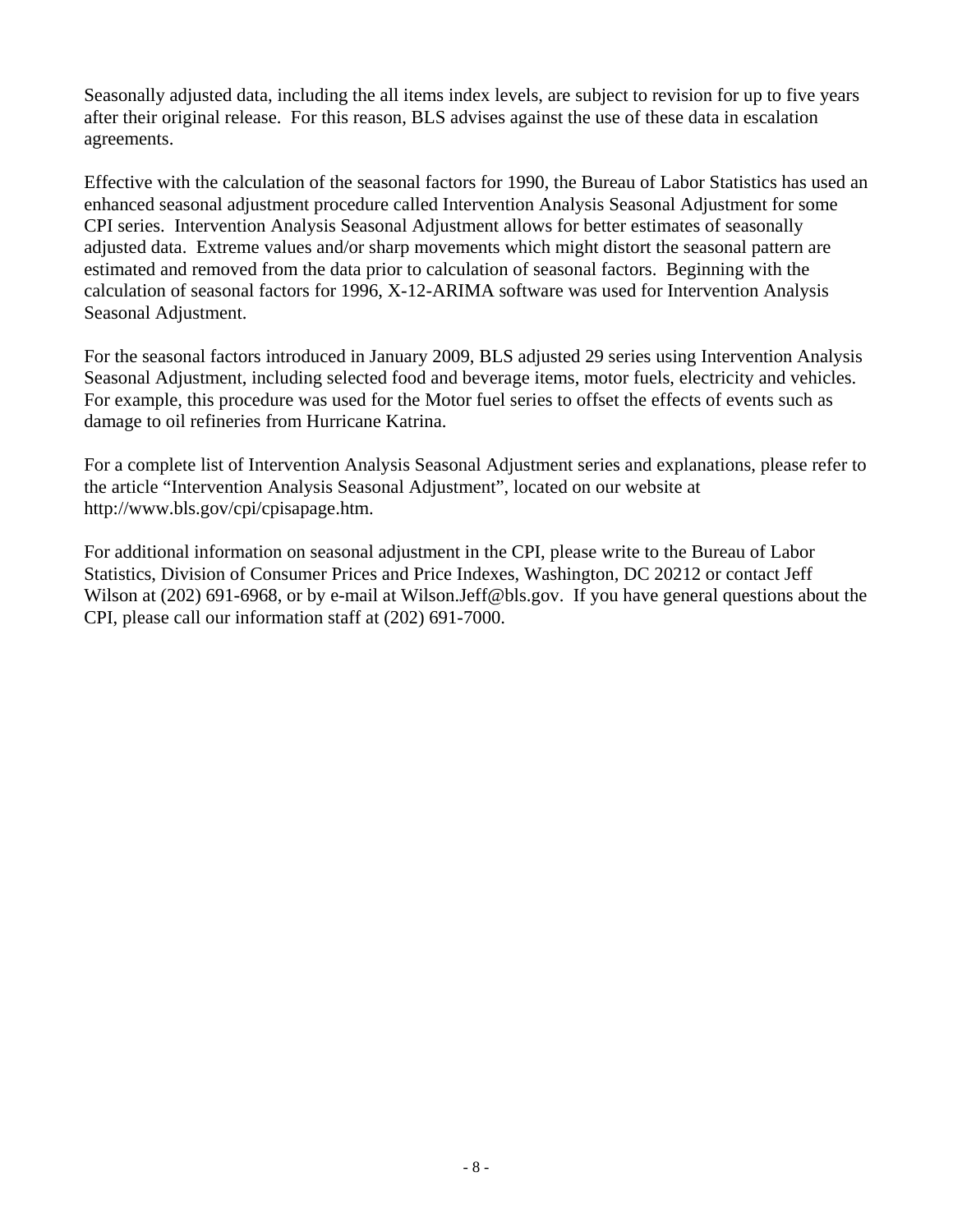### **Table 1. Consumer Price Index for All Urban Consumers (CPI-U): U.S. city average, by expenditure category and commodity and service group**

(1982-84=100, unless otherwise noted)

| <b>CPI-U</b>                                               | Relative<br>importance,<br>December | Unadjusted<br>indexes |                    |               | Unadjusted<br>percent change to<br>Aug. 2009 from- | Seasonally adjusted<br>percent change from- |                 |                         |  |
|------------------------------------------------------------|-------------------------------------|-----------------------|--------------------|---------------|----------------------------------------------------|---------------------------------------------|-----------------|-------------------------|--|
|                                                            | 2008                                | July<br>2009          | Aug.<br>2009       | Aug.<br>2008  | July<br>2009                                       | May to<br>June                              | June to<br>July | July to<br>Aug.         |  |
| <b>Expenditure category</b>                                |                                     |                       |                    |               |                                                    |                                             |                 |                         |  |
|                                                            | 100.000                             | 215.351<br>645.096    | 215.834<br>646.544 | $-1.5$        | 0.2                                                | 0.7                                         | 0.0             | 0.4                     |  |
|                                                            | 15.757                              | 217.608               | 217.701            | .6            | .0                                                 | $\cdot$ 1                                   | $-2$            | $\cdot$ 1               |  |
|                                                            | 14.629                              | 217.257               | 217.350            | $\cdot$       | .0                                                 | .0                                          | $-3$            | $\cdot$ 1               |  |
|                                                            | 8.156                               | 213.815               | 213.722            | $-1.6$        | $\cdot$                                            | .0                                          | - 5             | .0                      |  |
|                                                            | 1.150                               | 253.391               | 252.382            | .9            | $-.4$                                              | .0                                          | $-.1$           | $-.1$                   |  |
|                                                            | 1.898                               | 201.743               | 202.911            | $-2.2$        | .6                                                 | $-2$                                        | $-1.3$          | $\cdot$ 4               |  |
|                                                            | .910                                | 193.118               | 192.381            | $-10.4$       | $-4$                                               | $-9$                                        | - 6             | $-4$                    |  |
|                                                            | 1.194                               | 270.940               | 267.309            | $-5.6$        | $-1.3$                                             | 1.1                                         | $-3$            | - 7                     |  |
| Nonalcoholic beverages and beverage materials              | .982                                | 162.069               | 162.953            | 1.8           | .5                                                 | $\cdot$ 1                                   | $-3$            | $\cdot$                 |  |
|                                                            | 2.022                               | 190.967               | 191.317            | 2.3           | .2                                                 | .0                                          | $-3$            | $\cdot$                 |  |
|                                                            | .300                                | 195.126               | 195.430            | 4.1           | $\cdot$                                            | .2                                          | $-1.3$          | $\cdot$ 4               |  |
|                                                            | .241                                | 201.031<br>205.544    | 200.578            | $-1.2$<br>2.5 | $-2$                                               | .6                                          | $-3$            | $\cdot$ 1<br>$\cdot$ .2 |  |
|                                                            | 1.481<br>.433                       |                       | 206.064<br>121.892 | .7            | $\cdot$ 3<br>$-1$                                  | $-2$<br>- 5                                 | $-1$<br>$-2$    | $-1$                    |  |
|                                                            | 6.474                               | 121.990<br>223.345    | 223.675            | 3.0           | $\cdot$ 1                                          | $\cdot$ 1                                   | $\cdot$ 1       | $\cdot$ 1               |  |
|                                                            | .314                                | 156.570               | 156.697            | 3.7           | $\cdot$ 1                                          | .5                                          | $.5\,$          | .1                      |  |
|                                                            | 1.127                               | 220.850               | 220.946            | 2.7           | .0                                                 | .2                                          | .3              | .1                      |  |
|                                                            |                                     |                       |                    |               |                                                    |                                             |                 |                         |  |
|                                                            | 43.421                              | 218.085               | 217.827            | -.6           | $-.1$                                              | .0                                          | $-2$            | $\cdot$ 1               |  |
|                                                            | 33.200                              | 250.310               | 250.248            | .9            | $\cdot$                                            | $\cdot$ 1                                   | $-2$            | .1                      |  |
|                                                            | 5.957                               | 248.994               | 249.029            | 2.0           | $\cdot$                                            | $\cdot$ 1                                   | .0              | $\cdot$                 |  |
|                                                            | 2.478                               | 139.424               | 137.454            | $-7.8$        | $-1.4$                                             | .3                                          | $-2.1$          | $.5\,$                  |  |
| Owners' equivalent rent of primary residence 34            | 24.433<br>.333                      | 256.872<br>121.298    | 257.155<br>121.830 | 1.7<br>2.8    | $\cdot$ 1<br>$\cdot$                               | $\cdot$ 1<br>.3                             | .0<br>$\cdot$   | $\cdot$ 1<br>$\cdot$    |  |
|                                                            | 5.431                               | 212.961               | 212.661            | $-9.8$        | -.1                                                | -.8                                         | $-1$            | $\cdot$                 |  |
|                                                            | 4.460                               | 190.534               | 189.735            | $-12.7$       | $-4$                                               | $-1.0$                                      | $-3$            | $\cdot$                 |  |
|                                                            | .301                                | 230.192               | 237.521            | $-35.4$       | 3.2                                                | 2.0                                         | $-1.1$          | 3.9                     |  |
|                                                            | 4.159                               | 196.767               | 195.475            | $-10.6$       | $-7$                                               | $-1.2$                                      | $-.3$           | $\cdot$                 |  |
| Water and sewer and trash collection services <sup>2</sup> | .971                                | 161.403               | 163.136            | 5.8           | 1.1                                                | $\cdot$                                     | $6 \,$          | .8                      |  |
|                                                            | 4.790                               | 129.267               | 128.304            | .2            | $-.7$                                              | .0                                          | $-1$            | - 6                     |  |
|                                                            | .781                                | 149.983               | 150.494            | .9            | .3                                                 | .4                                          | .0              | .3                      |  |
|                                                            | 3.691                               | 115.620               | 117.130            | .6            | 1.3                                                | .7                                          | .6              | $-.1$                   |  |
|                                                            | .923                                | 109.744               | 110.835            | .6            | 1.0                                                | - 5                                         | $-7$            | .6                      |  |
|                                                            | 1.541                               | 101.688               | 103.991            | $-2$          | 2.3                                                | 1.6                                         | 1.2             | $-3$                    |  |
|                                                            | .183                                | 111.022               | 113.673            | 3.8           | 2.4                                                | 2.2                                         | $-7$            | 1.2                     |  |
|                                                            | .688                                | 124.405               | 125.292            | 2.7           | .7                                                 | .2                                          | 1.1             | $-2$                    |  |
|                                                            | 15.314                              | 182.798               | 184.386            | $-10.8$       | .9                                                 | 4.2                                         | .2              | 2.3                     |  |
|                                                            | 14.189                              | 178.330               | 179.987            | $-10.8$       | .9                                                 | 4.5                                         | $\cdot$ 1       | 2.4                     |  |
|                                                            | 6.931                               | 93.413                | 93.126             | $-.1$         | $-3$                                               | $\cdot$                                     | .3              | $-4$                    |  |
|                                                            | 4.480                               | 136.055               | 134.080            | .5            | $-1.5$                                             | .7                                          | .5              | $-1.3$                  |  |
|                                                            | 1.628                               | 125.061               | 128.028            | $-5.4$        | 2.4                                                | .9                                          | 0.              | 1.9                     |  |
|                                                            | 3.164                               | 217.860               | 225.089            | $-30.5$       | 3.3                                                | 17.2                                        | $-4$            | 8.8                     |  |
|                                                            | 2.964                               | 217.945               | 225.179            | $-30.0$       | 3.3                                                | 17.3                                        | $-8$            | 9.1                     |  |
|                                                            | .382                                | 133.729               | 133.531            | 2.5           | $-.1$                                              | $-.1$                                       | $-4$            | $-.1$                   |  |
|                                                            | 1.188                               | 243.031               | 243.494            | 3.1           | .2                                                 | $\cdot$ 1                                   | $\cdot$ 1       | $\cdot$                 |  |
|                                                            | 1.125                               | 238.932               | 238.997            | $-11.0$       | .0                                                 | $-.5$                                       | 1.9             | 1.3                     |  |
|                                                            | 6.390                               | 375.739               | 376.537            | 3.3           | $\cdot$                                            | $\cdot$                                     | $\cdot$         | .3                      |  |
|                                                            | 1.625                               | 304.229               | 305.797            | 3.7           | .5                                                 | $\cdot$ 1                                   | $-1$            | .5                      |  |
|                                                            | 4.765                               | 397.868               | 398.303            | 3.2           | $\cdot$ 1                                          | $\cdot$                                     | .3              | $\cdot$                 |  |
|                                                            | 2.702                               | 320.076               | 320.252            | 2.5           | $\cdot$ 1                                          | .3                                          | $\cdot$ 1       | $\cdot$ 1               |  |
|                                                            | 1.545                               | 568.315               | 570.150            | 6.5           | .3                                                 | $\cdot$                                     | .7              | $.5\,$                  |  |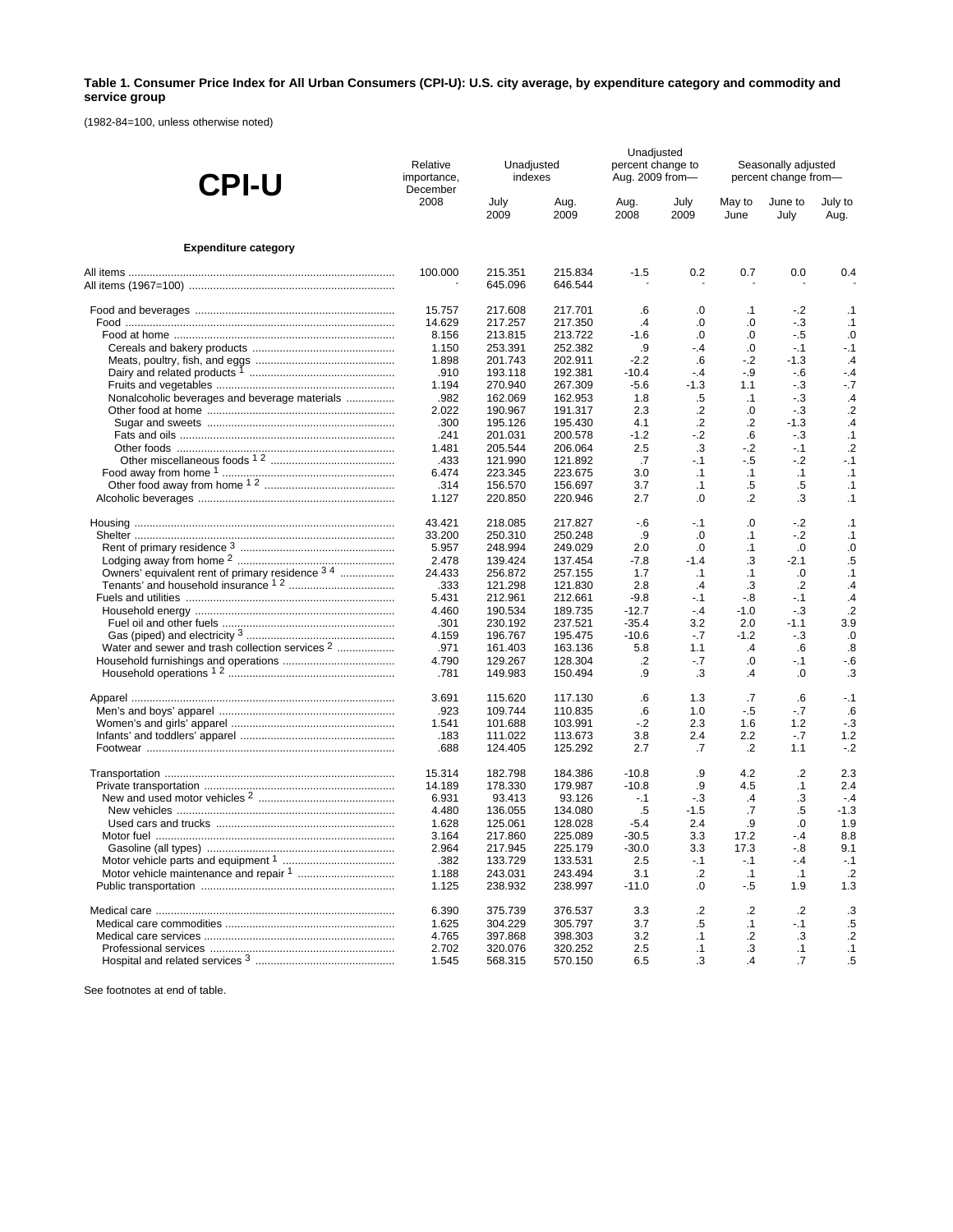#### **Table 1. Consumer Price Index for All Urban Consumers (CPI-U): U.S. city average, by expenditure category and commodity and service group-Continued**

(1982-84=100, unless otherwise noted)

| <b>CPI-U</b>                                                | Relative<br>importance,<br>December | Unadjusted<br>indexes | Unadjusted<br>percent change to<br>Aug. 2009 from- |               | Seasonally adjusted<br>percent change from- |                |                 |                 |
|-------------------------------------------------------------|-------------------------------------|-----------------------|----------------------------------------------------|---------------|---------------------------------------------|----------------|-----------------|-----------------|
|                                                             | 2008                                | July<br>2009          | Aug.<br>2009                                       | Aug.<br>2008  | July<br>2009                                | May to<br>June | June to<br>July | July to<br>Aug. |
| <b>Expenditure category</b>                                 |                                     |                       |                                                    |               |                                             |                |                 |                 |
|                                                             | 5.741<br>1.822                      | 114.619<br>101.614    | 114.755<br>101.474                                 | 0.9<br>$-1.0$ | 0.1<br>$-.1$                                | 0.5<br>$\cdot$ | 0.0<br>$-2$     | 0.1<br>$-2$     |
|                                                             | 6.301                               | 126.914               |                                                    | 2.8           | 1.0                                         | .2             |                 |                 |
|                                                             | 3.107                               | 189.184               | 128.128<br>193.161                                 | 5.4           | 2.1                                         | $\cdot$ 4      | .3<br>.5        | $\cdot$<br>.5   |
|                                                             | .221                                | 481.768               | 490.102                                            | 6.8           | 1.7                                         | 1.2            | 1.2             | .6              |
|                                                             | 2.886                               | 543.810               | 555.402                                            | 5.3           | 2.1                                         | .3             | .5              | $.5\,$          |
|                                                             | 3.194                               | 85.056                | 84.913                                             | .3            | $-2$                                        | $-.1$          | $\cdot$ 1       | $-2$            |
|                                                             | 3.022                               | 81.991                | 81.835                                             | .0            | $-2$                                        | $-.2$          | $\cdot$ 1       | $-2$            |
|                                                             | 2.408                               | 102.643               | 102.674                                            | 1.4           | .0                                          | $-1$           | .5              | .0              |
| Information technology, hardware and services <sup>15</sup> | .614                                | 9.604                 | 9.499                                              | $-5.1$        | $-1.1$                                      | $-.5$          | $-1.3$          | $-1.1$          |
| Personal computers and peripheral equipment <sup>16</sup>   | .214                                | 80.838                | 78.576                                             | $-15.4$       | $-2.8$                                      | $-1.1$         | $-3.2$          | $-2.8$          |
|                                                             | 3.386                               | 372.894               | 372.699                                            | 7.4           | -.1                                         | .3             | .8              | $\cdot$ 1       |
|                                                             | .776                                | 762.907               | 763.634                                            | 27.8          | $\cdot$ 1                                   | .8             | 2.2             | .1              |
|                                                             | 2.610                               | 204.571               | 204.352                                            | 1.4           | $-.1$                                       | $\cdot$ 1      | $\cdot$         | $\cdot$ 1       |
|                                                             | .651                                | 162.887               | 162.476                                            | 2.0           | $-3$                                        | - 5            | $\mathcal{A}$   | $-.3$           |
|                                                             | .647                                | 227.325               | 227.580                                            | 1.5           | $\cdot$ 1                                   | .0             | $-.1$           | .1              |
|                                                             | 1.074                               | 344.367               | 345.137                                            | 1.2           | $\cdot$                                     | $\cdot$        | .5              | $\cdot$         |
| Commodity and service group                                 |                                     |                       |                                                    |               |                                             |                |                 |                 |
|                                                             | 39.556                              | 170.483               | 171.081                                            | $-4.5$        | $\cdot$                                     | 1.8            | $\cdot 0$       | .8              |
|                                                             | 15.757                              | 217.608               | 217.701                                            | .6            | .0                                          | .1             | $-2$            | .1              |
|                                                             | 23.799                              | 145.742               | 146.528                                            | $-7.4$        | .5                                          | 2.9            | $\cdot$ 1       | 1.2             |
|                                                             | 13.289<br>3.691                     | 181.755<br>115.620    | 184.366<br>117.130                                 | $-11.1$       | 1.4<br>1.3                                  | 4.9<br>.7      | .5<br>.6        | 3.1<br>$-.1$    |
|                                                             | 9.598                               | 227.038               | 230.396                                            | .6<br>$-14.3$ | 1.5                                         | 6.6            | .2              | 4.2             |
|                                                             | 10.510                              | 109.924               | 109.129                                            | $-1.5$        | $-7$                                        | .3             | .0              | $-6$            |
|                                                             | 60.444                              | 259.992               | 260.355                                            | .7            | .1                                          | .1             | .0              | $\cdot$         |
|                                                             | 32.867                              | 260.935               | 260.858                                            | .9            | .0                                          | .0             | $-2$            | .1              |
|                                                             | .333                                | 121.298               | 121.830                                            | 2.8           | $\cdot$                                     | .3             | $\cdot$         | $\cdot$         |
|                                                             | 4.159                               | 196.767               | 195.475                                            | $-10.6$       | - 7                                         | $-1.2$         | $-3$            | $\cdot$         |
| Water and sewer and trash collection services <sup>2</sup>  | .971                                | 161.403               | 163.136                                            | 5.8           | 1.1                                         | $\cdot$        | .6              | .8              |
|                                                             | .781                                | 149.983               | 150.494                                            | .9            | .3                                          | $\overline{A}$ | .0              | .3              |
|                                                             | 5.567                               | 251.184               | 252.234                                            | 1.4           | $\overline{A}$                              | $-1$           | $.5\,$          | .6              |
|                                                             | 4.765                               | 397.868               | 398.303                                            | 3.2           | $\cdot$ 1                                   | $\cdot$        | .3              | $\cdot$         |
|                                                             | 11.002                              | 303.761               | 305.890                                            | 2.7           | .7                                          | $\overline{A}$ | .3              | .3              |
| <b>Special indexes</b>                                      |                                     |                       |                                                    |               |                                             |                |                 |                 |
|                                                             | 85.371                              | 215.069               | 215.617                                            | $-1.8$        | .3                                          | .9             | 0.              | .5              |
|                                                             | 66.800                              | 204.069               | 204.776                                            | $-2.6$        | .3                                          | 1.1            | $\cdot$ 1       | $6^{\circ}$     |
|                                                             | 93.610                              | 207.388               | 207.855                                            | $-1.8$        | $\cdot$                                     | .8             | .0              | .5              |
|                                                             | 24.926                              | 148.386               | 149.155                                            | $-7.0$        | .5                                          | 2.7            | $\cdot$ 1       | 1.2             |
|                                                             | 14.416                              | 184.090               | 186.552                                            | $-10.2$       | 1.3                                         | 4.5            | .5              | 2.9             |
|                                                             | 10.726                              | 225.410               | 228.446                                            | $-13.0$       | 1.3                                         | 6.1            | $\cdot$         | 3.8             |
|                                                             | 29.046<br>27.577                    | 199.746<br>278.747    | 201.191<br>279.697                                 | $-5.5$        | .7<br>.3                                    | 2.4            | $\cdot$ 1<br>.3 | 1.6<br>$\cdot$  |
|                                                             | 55.679                              | 248.963               | 249.316                                            | .4<br>.5      | $\cdot$ 1                                   | .0<br>.0       | .0              | .2              |
|                                                             | 7.624                               | 201.938               | 204.971                                            | $-23.0$       | 1.5                                         | 7.4            | $-4$            | 4.6             |
|                                                             | 92.376                              | 218.421               | 218.642                                            | 1.3           | $\cdot$ 1                                   | $\cdot$        | $\cdot 0$       | $\cdot$ 1       |
|                                                             | 77.746                              | 219.350               | 219.596                                            | 1.4           | $\cdot$ 1                                   | $\cdot$        | $\cdot$ 1       | $\cdot$ 1       |
|                                                             | 21.461                              | 141.463               | 141.310                                            | 1.1           | $-1$                                        | .3             | $\cdot$         | $-3$            |
|                                                             | 3.465                               | 219.922               | 227.204                                            | $-30.8$       | 3.3                                         | 16.2           | $-.4$           | 8.5             |
|                                                             | 56.285                              | 266.484               | 267.008                                            | 1.6           | .2                                          | $\cdot$ 1      | .0              | .2              |
| Purchasing power of the consumer dollar (1982-84=\$1.00)    |                                     | \$.464                | \$.463                                             |               |                                             |                |                 |                 |
| Purchasing power of the consumer dollar (1967=\$1.00)       |                                     | \$.155                | \$.155                                             |               |                                             |                |                 |                 |

<sup>1</sup> Not seasonally adjusted.<br><sup>2</sup> Indexes on a December 1997=100 base.<br><sup>3</sup> This index series was calculated using a Laspeyres estimator. All other

item stratum index series were calculated using a geometric means estimator.<br><sup>4</sup> Indexes on a December 1982=100 base.

 $5$  Indexes on a December 1988=100 base.<br>6 Indexes on a December 2007=100 base.<br>- Data not available.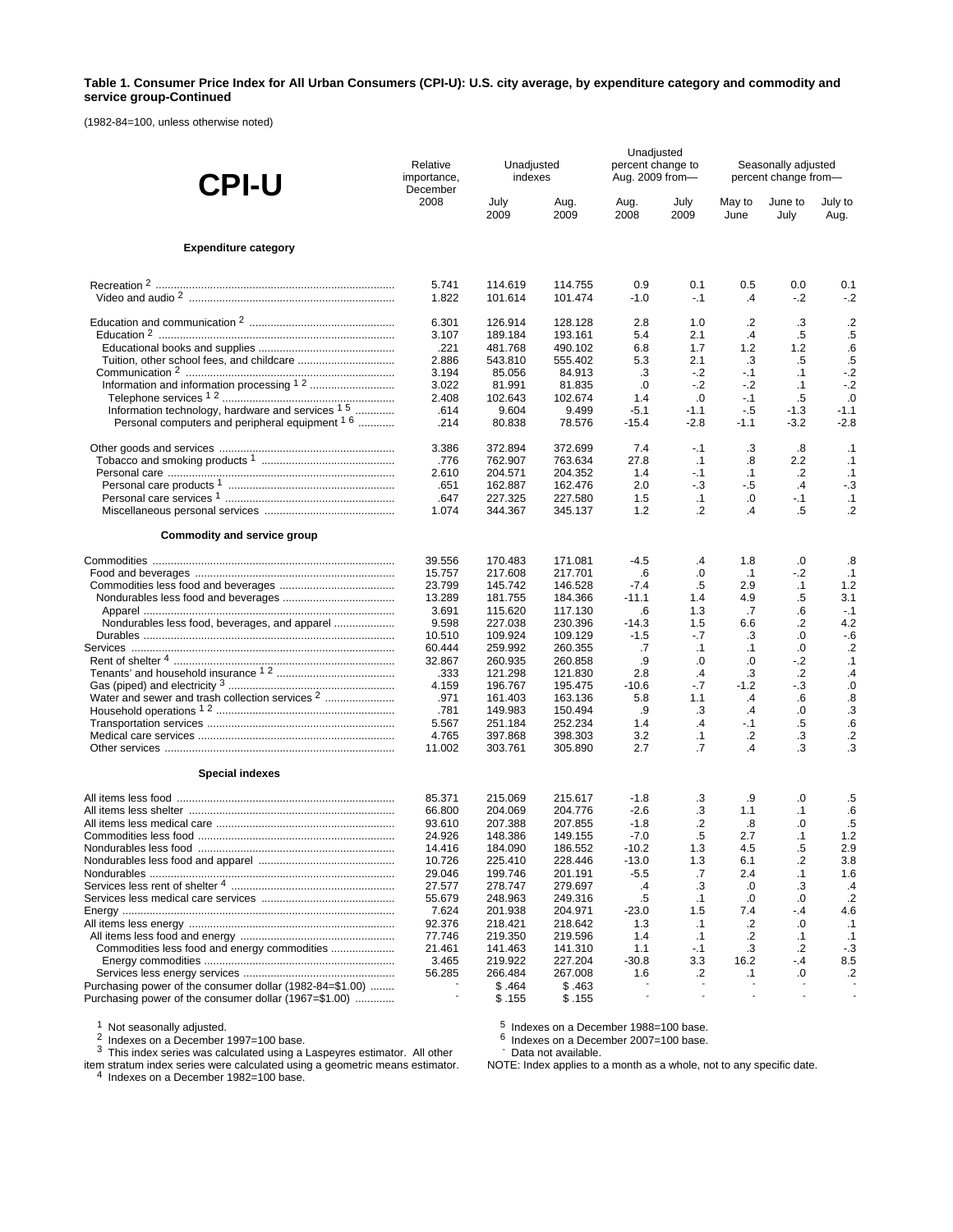### **Table 2. Consumer Price Index for All Urban Consumers (CPI-U): Seasonally adjusted U.S. city average, by expenditure category and commodity and service group**

(1982-84=100, unless otherwise noted)

|                                                            | Seasonally adjusted indexes |                    |                    |                    | Seasonally adjusted annual rate percent<br>change for |                 |                    |                |                    |                    |  |
|------------------------------------------------------------|-----------------------------|--------------------|--------------------|--------------------|-------------------------------------------------------|-----------------|--------------------|----------------|--------------------|--------------------|--|
| <b>CPI-U</b>                                               |                             |                    |                    |                    |                                                       | 3 months ended- |                    |                | 6 months<br>ended- |                    |  |
|                                                            | May<br>2009                 | June<br>2009       | July<br>2009       | Aug.<br>2009       | Nov.<br>2008                                          | Feb.<br>2009    | May<br>2009        | Aug.<br>2009   | Feb.<br>2009       | Aug.<br>2009       |  |
| <b>Expenditure category</b>                                |                             |                    |                    |                    |                                                       |                 |                    |                |                    |                    |  |
|                                                            | 212.876                     | 214.459            | 214.469            | 215.428            | $-9.4$                                                | $-0.5$          | $-0.2$             | 4.9            | $-5.0$             | 2.3                |  |
|                                                            | 217.965                     | 218.094            | 217.638            | 217.829            | 4.6                                                   | $\cdot$ 1       | $-2.0$             | $-2$           | 2.3                | $-1.1$             |  |
|                                                            | 217.738                     | 217.838            | 217.291            | 217.478            | 4.5                                                   | .0              | $-2.2$             | - 5            | 2.2                | $-1.4$             |  |
|                                                            | 214.929                     | 214.999            | 213.876            | 213.951            | 3.6                                                   | $-2.8$          | $-5.5$             | $-1.8$         | $\cdot$            | $-3.7$             |  |
|                                                            | 251.645                     | 251.576            | 251.380            | 251.049            | 9.2                                                   | $\cdot$ 1       | $-4.2$             | - 9            | 4.5                | $-2.6$             |  |
|                                                            | 204.679                     | 204.365            | 201.738            | 202.601            | 3.9                                                   | $-1.5$          | $-6.9$             | $-4.0$         | 1.1                | $-5.5$             |  |
|                                                            | 196.055                     | 194.197            | 193.118            | 192.381            | $-3.0$                                                | $-15.1$         | $-15.6$            | -7.3           | $-9.3$             | $-11.5$            |  |
|                                                            | 273.037                     | 276.092            | 275.379            | 273.410            | $-10.1$                                               | $-9.6$          | $-3.4$             | .5             | $-9.8$             | $-1.4$             |  |
| Nonalcoholic beverages and beverage materials              | 162.848                     | 162.993            | 162.431            | 163.008            | 9.5                                                   | $-1.5$          | -.8                | $\cdot$        | 3.9                | $-.2$              |  |
|                                                            | 190.643                     | 190.637            | 190.071            | 190.494            | 9.7                                                   | 4.0             | $-3.6$             | $-3$           | 6.8                | $-2.0$<br>$-2.0$   |  |
|                                                            | 196.340<br>199.782          | 196.818<br>201.067 | 194.193<br>200.428 | 194.991<br>200.546 | 11.0<br>9.9                                           | 10.0<br>$-7.7$  | $-1.3$<br>$-7.5$   | $-2.7$<br>1.5  | 10.5<br>.7         | $-3.1$             |  |
|                                                            | 205.011                     | 204.694            | 204.528            | 204.958            | 9.4                                                   | 4.8             | $-3.5$             | $-.1$          | 7.1                | $-1.8$             |  |
|                                                            | 122.838                     | 122.224            | 121.990            | 121.892            | 8.6                                                   | $-3.1$          | .8                 | $-3.0$         | 2.6                | $-1.1$             |  |
|                                                            | 223.023                     | 223.163            | 223.345            | 223.675            | 5.6                                                   | 3.5             | 1.9                | 1.2            | 4.6                | 1.5                |  |
|                                                            | 155.099                     | 155.841            | 156.570            | 156.697            | 7.7                                                   | 2.0             | 1.0                | 4.2            | 4.8                | 2.6                |  |
|                                                            | 219.601                     | 220.105            | 220.815            | 221.072            | 5.6                                                   | 1.8             | .8                 | 2.7            | 3.7                | 1.8                |  |
|                                                            | 217.056                     | 216.984            | 216.612            | 216.726            | $-.7$                                                 | .0              | $-1.0$             | $-6$           | $-4$               | $-.8$              |  |
|                                                            | 249.680                     | 249.861            | 249.410            | 249.658            | 1.8                                                   | .7              | 1.3                | .0             | 1.3                | .6                 |  |
|                                                            | 249.233                     | 249.374            | 249.293            | 249.266            | 3.4                                                   | 2.6             | 1.9                | $\cdot$ 1      | 3.0                | 1.0                |  |
|                                                            | 134.136                     | 134.507            | 131.742            | 132.411            | $-5.9$                                                | $-13.2$         | $-6.9$             | $-5.0$         | $-9.6$             | $-6.0$             |  |
| Owners' equivalent rent of primary residence 3 4           | 257.003                     | 257.138            | 257.073            | 257.278            | 2.3                                                   | 1.8             | 2.1                | $\cdot$        | 2.1                | 1.2                |  |
|                                                            | 120.728                     | 121.083            | 121.298            | 121.830            | 5.8                                                   | 1.5             | $\cdot$ 1          | 3.7            | 3.6                | 1.9                |  |
|                                                            | 207.903                     | 206.342            | 206.046            | 206.783            | $-16.1$                                               | $-4.8$          | $-16.1$            | $-2.1$         | $-10.6$            | $-9.4$             |  |
|                                                            | 185.399<br>220.321          | 183.526<br>224.706 | 182.927<br>222.296 | 183.374<br>231.023 | $-20.1$<br>$-58.3$                                    | $-6.2$<br>-41.5 | $-20.6$<br>$-41.1$ | $-4.3$<br>20.9 | $-13.4$<br>$-50.6$ | $-12.8$<br>$-15.6$ |  |
|                                                            | 191.671                     | 189.362            | 188.839            | 188.839            | $-15.5$                                               | $-2.9$          | $-19.0$            | $-5.8$         | $-9.4$             | $-12.6$            |  |
| Water and sewer and trash collection services <sup>2</sup> | 159.821                     | 160.401            | 161.408            | 162.756            | 6.5                                                   | 2.4             | 7.0                | 7.6            | 4.4                | 7.3                |  |
|                                                            | 129.413                     | 129.428            | 129.254            | 128.471            | 1.7                                                   | .9              | 1.3                | $-2.9$         | 1.3                | $-8$               |  |
|                                                            | 149.468                     | 149.995            | 149.983            | 150.494            | 2.2                                                   | $\cdot$         | $-1.8$             | 2.8            | 1.3                | .5                 |  |
|                                                            | 119.345                     | 120.183            | 120.865            | 120.756            | $-3.5$                                                | 3.9             | $-2.3$             | 4.8            | $\cdot$ 1          | 1.2                |  |
|                                                            | 114.561                     | 114.009            | 113.251            | 113.938            | $-4.2$                                                | 16.1            | $-5.9$             | $-2.2$         | 5.5                | -4.1               |  |
|                                                            | 106.667                     | 108.388            | 109.695            | 109.390            | $-8.2$                                                | .3              | $-2.6$             | 10.6           | $-4.1$             | 3.8                |  |
|                                                            | 113.149<br>126.182          | 115.667<br>126.438 | 114.831<br>127.790 | 116.235<br>127.504 | 6.7<br>3.0                                            | $-3.7$<br>.5    | 1.3<br>3.1         | 11.4<br>4.3    | 1.4<br>1.7         | 6.2<br>3.7         |  |
|                                                            | 171.635                     | 178.843            | 179.180            | 183.312            | $-45.7$                                               | $-7.4$          | $-2.6$             | 30.1           | $-29.1$            | 12.6               |  |
|                                                            | 167.234                     | 174.831            | 174.949            | 179.110            | $-47.1$                                               | $-6.5$          | $-2.0$             | 31.6           | $-29.7$            | 13.6               |  |
|                                                            | 92.847                      | 93.227             | 93.501             | 93.155             | $-6.9$                                                | 1.7             | 3.7                | 1.3            | $-2.7$             | 2.5                |  |
|                                                            | 135.284                     | 136.179            | 136.826            | 135.030            | $-6.3$                                                | 3.1             | 6.4                | $-7$           | $-1.7$             | 2.8                |  |
|                                                            | 122.788                     | 123.851            | 123.848            | 126.157            | $-16.0$                                               | $-11.9$         | $-3.1$             | 11.4           | $-14.0$            | 3.9                |  |
|                                                            | 173.872                     | 203.703            | 202.924            | 220.836            | $-85.0$                                               | $-28.4$         | $-16.8$            | 160.2          | $-67.2$            | 47.2               |  |
|                                                            | 173.954                     | 204.131            | 202.498            | 220.967            | -85.4                                                 | $-26.6$         | $-14.1$            | 160.4          | -67.2              | 49.6               |  |
|                                                            | 134.347                     | 134.270            | 133.729            | 133.531            | 8.3                                                   | 3.5             | .7                 | $-2.4$         | 5.9                | $-9$               |  |
| Motor vehicle maintenance and repair 1                     | 242.488                     | 242.683            | 243.031            | 243.494            | 5.0                                                   | 4.5             | 1.3                | 1.7            | 4.8                | 1.5                |  |
|                                                            | 228.210                     | 227.003            | 231.418            | 234.384            | $-22.7$                                               | $-18.4$         | $-10.5$            | 11.3           | $-20.6$            | $-2$               |  |
|                                                            | 374.402                     | 375.203            | 375.851            | 376.919            | 2.7                                                   | 4.3             | 3.5                | 2.7            | 3.5                | 3.1                |  |
|                                                            | 304.426                     | 304.820            | 304.406            | 306.029            | 3.3                                                   | 5.6             | 3.6                | 2.1            | 4.4                | 2.9                |  |
|                                                            | 395.884                     | 396.846            | 397.947            | 398.742            | 2.5                                                   | 3.8             | 3.5                | 2.9            | 3.2                | 3.2                |  |
|                                                            | 318.499                     | 319.339            | 319.810            | 320.262            | 2.6                                                   | 2.4             | 2.8                | 2.2            | 2.5                | 2.5                |  |
|                                                            | 563.594                     | 565.707            | 569.494            | 572.422            | 4.2                                                   | 8.5             | 6.9                | 6.4            | 6.3                | 6.6                |  |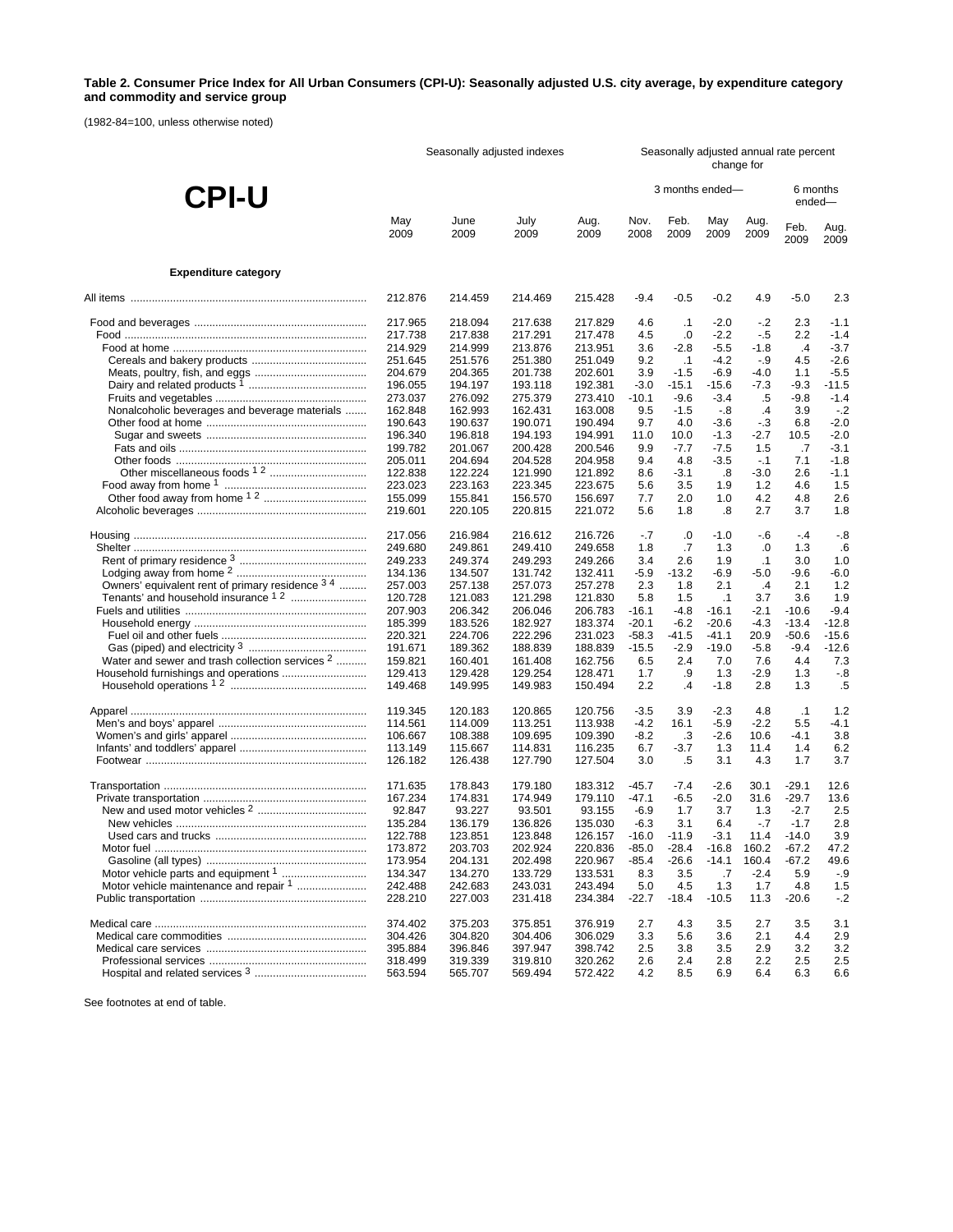#### **Table 2. Consumer Price Index for All Urban Consumers (CPI-U): Seasonally adjusted U.S. city average, by expenditure category and commodity and service group-Continued**

(1982-84=100, unless otherwise noted)

|                                                            | Seasonally adjusted indexes   |                               |                               |                               |                    | Seasonally adjusted annual rate percent<br>change for |                  |                     |                         |                  |  |
|------------------------------------------------------------|-------------------------------|-------------------------------|-------------------------------|-------------------------------|--------------------|-------------------------------------------------------|------------------|---------------------|-------------------------|------------------|--|
| <b>CPI-U</b>                                               |                               |                               |                               |                               |                    | 3 months ended-                                       |                  |                     | 6 months<br>ended-      |                  |  |
|                                                            | May                           | June                          | July                          | Aug.                          | Nov.               | Feb.                                                  | May              | Aug.                | Feb.                    | Aug.             |  |
|                                                            | 2009                          | 2009                          | 2009                          | 2009                          | 2008               | 2009                                                  | 2009             | 2009                | 2009                    | 2009             |  |
| <b>Expenditure category</b>                                |                               |                               |                               |                               |                    |                                                       |                  |                     |                         |                  |  |
|                                                            | 114.044                       | 114.592                       | 114.612                       | 114.731                       | 1.5                | 1.0                                                   | $-1.6$           | 2.4                 | 1.3                     | 0.4              |  |
|                                                            | 101.488                       | 101.920                       | 101.741                       | 101.530                       | $-1.8$             | $-1.9$                                                | $-6$             | $\cdot$             | $-1.9$                  | $-.2$            |  |
|                                                            | 127.169                       | 127.366                       | 127.751                       | 127.967                       | 2.2                | 3.3                                                   | 3.1              | 2.5                 | 2.7                     | 2.8              |  |
|                                                            | 189.968                       | 190.734                       | 191.709                       | 192.686                       | 4.9                | 5.1                                                   | 5.9              | 5.8                 | 5.0                     | 5.9              |  |
|                                                            | 474.581                       | 480.501                       | 486.256                       | 489.280                       | 4.2                | 4.5                                                   | 5.7              | 13.0                | 4.4                     | 9.3              |  |
| Tuition, other school fees, and childcare                  | 546.880                       | 548.730                       | 551.241                       | 554.000                       | 5.0                | 5.1                                                   | 6.0              | 5.3                 | 5.1                     | 5.6              |  |
|                                                            | 85.049                        | 84.972                        | 85.053                        | 84.909                        | $-.4$              | 1.6                                                   | .5               | $-.7$               | .6                      | $-.1$            |  |
| Information and information processing 1 2                 | 82.038                        | 81.909                        | 81.991                        | 81.835                        | $-4$               | 1.6                                                   | $-1$             | $-1.0$              | .6                      | $-.5$            |  |
|                                                            | 102.267                       | 102.182                       | 102.643                       | 102.674                       | .9                 | 1.4                                                   | 1.5              | 1.6                 | 1.2                     | 1.5              |  |
| Information technology, hardware and services 1 5          | 9.775                         | 9.731                         | 9.604                         | 9.499                         | $-5.7$             | 2.4                                                   | $-5.9$           | $-10.8$             | $-1.7$                  | $-8.4$           |  |
| Personal computers and peripheral equipment <sup>16</sup>  | 84.366                        | 83.476                        | 80.838                        | 78.576                        | $-15.9$            | $-5.7$                                                | $-14.3$          | $-24.8$             | $-10.9$                 | $-19.7$          |  |
|                                                            | 369.237                       | 370.235                       | 373.084                       | 373.425                       | 1.9                | 2.0                                                   | 22.3             | 4.6                 | 2.0                     | 13.1             |  |
|                                                            | 740.311                       | 746.283                       | 762.907                       | 763.634                       | 1.7                | 8.1                                                   | 114.7            | 13.2                | 4.8                     | 55.9             |  |
|                                                            | 204.078                       | 204.231                       | 204.714                       | 204.899                       | 2.0                | .3                                                    | 1.5              | 1.6                 | 1.2                     | 1.6              |  |
|                                                            | 163.051<br>227.607<br>341.763 | 162.301<br>227.572<br>343.178 | 162.887<br>227.325<br>344.739 | 162.476<br>227.580<br>345.448 | 4.5<br>3.7<br>$-2$ | 3.8<br>- 5<br>$\mathcal{A}$                           | 1.3<br>3.1<br>.3 | $-1.4$<br>.0<br>4.4 | 4.1<br>1.6<br>$\cdot$ 1 | .0<br>1.5<br>2.3 |  |
| Commodity and service group                                |                               |                               |                               |                               |                    |                                                       |                  |                     |                         |                  |  |
|                                                            | 166.959                       | 169.920                       | 169.875                       | 171.236                       | $-21.8$            | $-2.9$                                                | $-6$             | 10.6                | $-12.9$                 | 4.9              |  |
|                                                            | 217.965                       | 218.094                       | 217.638                       | 217.829                       | 4.6                | $\cdot$ 1                                             | $-2.0$           | $-2$                | 2.3                     | $-1.1$           |  |
|                                                            | 140.736                       | 144.765                       | 144.891                       | 146.689                       | $-34.2$            | $-4.8$                                                | $\cdot$          | 18.0                | $-20.9$                 | 8.8              |  |
|                                                            | 170.782                       | 179.090                       | 179.986                       | 185.567                       | $-49.9$            | $-5.8$                                                | $-4.8$           | 39.4                | $-31.3$                 | 15.2             |  |
|                                                            | 119.345                       | 120.183                       | 120.865                       | 120.756                       | $-3.5$             | 3.9                                                   | $-2.3$           | 4.8                 | $\cdot$ 1               | 1.2              |  |
| Nondurables less food, beverages, and apparel              | 206.581                       | 220.257                       | 220.790                       | 230.120                       | $-59.4$            | -8.7                                                  | $-5.3$           | 54.0                | $-39.1$                 | 20.8             |  |
|                                                            | 109.576                       | 109.957                       | 109.926                       | 109.238                       | $-5.5$             | $-1.3$                                                | 2.2              | $-1.2$              | $-3.4$                  | .5               |  |
|                                                            | 258.637                       | 258.780                       | 258.833                       | 259.344                       | $\cdot$            | 1.3                                                   | .0               | 1.1                 | .8                      | .5               |  |
|                                                            | 260.188                       | 260.267                       | 259.779                       | 260.033                       | 2.1                | .6                                                    | 1.1              | $-.2$               | 1.4                     | $\cdot$          |  |
|                                                            | 120.728                       | 121.083                       | 121.298                       | 121.830                       | 5.8                | 1.5                                                   | $\cdot$ 1        | 3.7                 | 3.6                     | 1.9              |  |
|                                                            | 191.671                       | 189.362                       | 188.839                       | 188.839                       | $-15.5$            | $-2.9$                                                | $-19.0$          | -5.8                | $-9.4$                  | $-12.6$          |  |
| Water and sewer and trash collection services <sup>2</sup> | 159.821                       | 160.401                       | 161.408                       | 162.756                       | 6.5                | 2.4                                                   | 7.0              | 7.6                 | 4.4                     | 7.3              |  |
|                                                            | 149.468                       | 149.995                       | 149.983                       | 150.494                       | 2.2                | $\cdot$ 4                                             | $-1.8$           | 2.8                 | 1.3                     | .5               |  |
|                                                            | 248.944                       | 248.652                       | 249.855                       | 251.455                       | -1.6               | 2.7                                                   | .6               | 4.1                 | .5                      | 2.3              |  |
|                                                            | 395.884                       | 396.846                       | 397.947                       | 398.742                       | 2.5                | 3.8                                                   | 3.5              | 2.9                 | 3.2                     | 3.2              |  |
|                                                            | 302.653                       | 303.902                       | 304.916                       | 305.733                       | 2.2                | 2.8                                                   | 1.5              | 4.1                 | 2.5                     | 2.8              |  |
| <b>Special indexes</b>                                     |                               |                               |                               |                               |                    |                                                       |                  |                     |                         |                  |  |
|                                                            | 212.111                       | 213.936                       | 214.037                       | 215.123 -11.5                 |                    | -.6                                                   | $\cdot$ 1        | 5.8                 | $-6.2$                  | 2.9              |  |
|                                                            | 200.829                       | 202.989                       | 203.183                       | 204.437 -14.3                 |                    | $-1.0$                                                | $-1.0$           | 7.4                 | $-7.9$                  | 3.1              |  |
|                                                            | 204.892                       | 206.490                       | 206.476                       | 207.422                       | $-10.1$            | $-8$                                                  | $-.5$            | 5.0                 | $-5.6$                  | 2.2              |  |
|                                                            | 143.471                       | 147.413                       | 147.555                       | 149.315                       | $-32.9$            | $-4.6$                                                | $\cdot$          | 17.3                | $-20.0$                 | 8.5              |  |
|                                                            | 173.715                       | 181.572                       | 182.401                       | 187.699                       | $-47.5$            | $-5.0$                                                | $-4.4$           | 36.3                | $-29.4$                 | 14.2             |  |
|                                                            | 206.725                       | 219.267                       | 219.772                       | 228.214                       | $-56.1$            | $-7.2$                                                | $-5.1$           | 48.5                | $-36.2$                 | 18.7             |  |
|                                                            | 193.862                       | 198.515                       | 198.640                       | 201.800                       | $-27.8$            | $-2.0$                                                | $-4.0$           | 17.4                | $-15.9$                 | 6.2              |  |
|                                                            | 276.222                       | 276.247                       | 276.955                       | 277.946                       | $-1.0$             | 2.1                                                   | $-2.0$           | 2.5                 | .5                      | $\cdot$          |  |
|                                                            | 247.547                       | 247.530                       | 247.503                       | 248.063                       | .5                 | 1.1                                                   | $-6$             | .8                  | .8                      | $\cdot$ 1        |  |
|                                                            | 178.340                       | 191.584                       | 190.905                       | 199.667                       | $-67.0$            | $-17.4$                                               | $-18.9$          | 57.1                | $-47.8$                 | 12.9             |  |
|                                                            | 218.126                       | 218.507                       | 218.588                       | 218.743                       | 1.2                | 1.2                                                   | 1.6              | 1.1                 | 1.2                     | 1.4              |  |
|                                                            | 218.910                       | 219.344                       | 219.543                       | 219.692                       | .6                 | 1.5                                                   | 2.3              | 1.4                 | 1.1                     | 1.9              |  |
| Commodities less food and energy commodities               | 141.817                       | 142.300                       | 142.612                       | 142.179                       | $-2.2$             | 1.2                                                   | 4.4              | 1.0                 | $-.5$                   | 2.7              |  |
|                                                            | 177.449                       | 206.131                       | 205.261                       | 222.805                       | $-83.9$            | $-29.4$                                               | $-18.7$          | 148.5               | $-66.3$                 | 42.2             |  |
|                                                            | 265.491                       | 265.873                       | 265.982                       | 266.543                       | 1.7                | 1.6                                                   | 1.5              | 1.6                 | 1.6                     | 1.6              |  |

<sup>1</sup> Not seasonally adjusted.<br><sup>2</sup> Indexes on a December 1997=100 base.<br><sup>3</sup> This index series was calculated using a Laspeyres estimator. All other

 $^4$  Indexes on a December 1982=100 base.<br>5 Indexes on a December 1988=100 base.<br><sup>6</sup> Indexes on a December 2007=100 base.

item stratum index series were calculated using a geometric means estimator.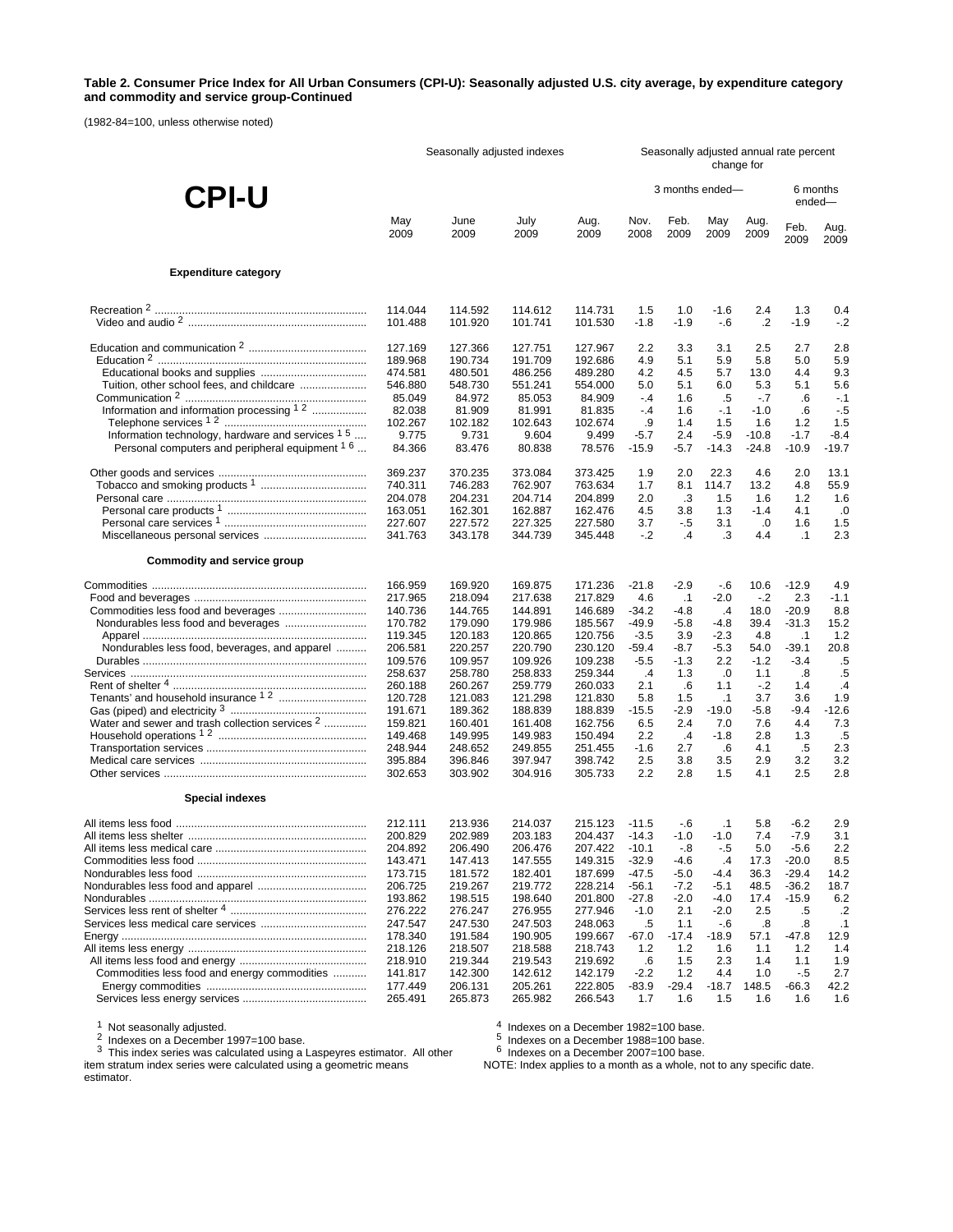### **Table 3. Consumer Price Index for All Urban Consumers (CPI-U): Selected areas, all items index**

(1982-84=100, unless otherwise noted)

|                                                | All items                    |                          |                          |                          |                          |                          |                                     |                          |                     |                                     |                          |  |
|------------------------------------------------|------------------------------|--------------------------|--------------------------|--------------------------|--------------------------|--------------------------|-------------------------------------|--------------------------|---------------------|-------------------------------------|--------------------------|--|
| <b>CPI-U</b>                                   | Pricina<br>schedule          |                          | Indexes                  |                          |                          |                          | Percent change to<br>Aug.2009 from- |                          |                     | Percent change to<br>July2009 from- |                          |  |
|                                                | $\mathbf{1}$                 | May<br>2009              | June<br>2009             | July<br>2009             | Aug.<br>2009             | Aug.<br>2008             | June<br>2009                        | July<br>2009             | July<br>2008        | May<br>2009                         | June<br>2009             |  |
|                                                | M                            | 213.856                  | 215.693                  | 215.351                  | 215.834                  | $-1.5$                   | 0.1                                 | 0.2                      | $-2.1$              | 0.7                                 | $-0.2$                   |  |
| Region and area size <sup>2</sup>              |                              |                          |                          |                          |                          |                          |                                     |                          |                     |                                     |                          |  |
|                                                | м                            | 228.136                  | 229.930                  | 230.154                  | 230.883                  | $-1.2$                   | $\cdot$                             | .3                       | $-1.9$              | .9                                  | .1                       |  |
| Size A - More than 1,500,000                   | M                            | 230.611                  | 232.058                  | 232.416                  | 233.314                  | $-1.2$                   | $.5\,$                              | $\overline{A}$           | $-1.7$              | .8                                  | $\cdot$                  |  |
| Size B/C - 50,000 to 1,500,000 $3$             | M                            | 134.857                  | 136.488                  | 136.417                  | 136.598                  | $-1.4$                   | $\cdot$ 1                           | $\cdot$ 1                | $-2.3$              | 1.2                                 | $-1$                     |  |
|                                                | M                            | 203.195                  | 205.350                  | 204.814                  | 205.632                  | $-1.8$                   | $\cdot$ 1                           | .4                       | $-2.5$              | .8                                  | $-.3$                    |  |
| Size A - More than 1,500,000                   | M                            | 204.443                  | 206.308                  | 205.656                  | 206.591                  | $-1.8$                   | $\cdot$ 1                           | $.5\,$                   | $-2.5$              | .6                                  | $-.3$                    |  |
| Size B/C - 50,000 to 1,500,000 $3$             | M                            | 129.967                  | 131.640                  | 131.366                  | 131.748                  | $-1.7$                   | $\cdot$ 1                           | .3                       | $-2.4$              | 1.1                                 | $-2$                     |  |
| Size D - Nonmetropolitan (less than            | м                            | 198.911                  | 201.157                  | 200.908                  | 201.823                  | $-2.1$                   | .3                                  | $.5\,$                   | $-2.7$              | 1.0                                 | $-.1$                    |  |
|                                                | M                            | 207.265                  | 209.343                  | 208.819                  | 209.000                  | $-1.6$                   | $-2$                                | $\cdot$ 1                | $-2.1$              | .7                                  | $-3$                     |  |
| Size A - More than 1,500,000                   | M                            | 209.235                  | 211.390                  | 211.034                  | 211.436                  | $-1.4$                   | .0                                  | $\cdot$                  | $-2.0$              | .9                                  | $-2$                     |  |
| Size B/C - 50,000 to 1,500,000 $3$             | M                            | 131.777                  | 133.056                  | 132.736                  | 132.729                  | $-1.7$                   | $-2$                                | 0.                       | $-2.1$              | .7                                  | $-2$                     |  |
| Size D - Nonmetropolitan (less than            |                              |                          |                          |                          |                          |                          |                                     |                          |                     |                                     |                          |  |
|                                                | М                            | 209.563                  | 211.815                  | 210.491                  | 210.899                  | $-1.7$                   | $-4$                                | $\cdot$                  | $-2.2$              | $\cdot$                             | - 6                      |  |
|                                                | м                            | 218.567                  | 219.865                  | 219.484                  | 219.884                  | $-1.3$                   | .0                                  | $\overline{2}$           | $-2.0$              | $\overline{A}$                      | $-2$                     |  |
| Size A - More than 1,500,000                   | M                            | 222.659                  | 223.908                  | 223.498                  | 224.072                  | $-1.1$                   | $\cdot$ 1                           | .3                       | $-1.8$              | $\cdot$                             | $-2$                     |  |
| Size B/C - 50,000 to 1,500,000 $3$             | M                            | 131.990                  | 132.952                  | 132.774                  | 132.756                  | $-1.8$                   | $-.1$                               | 0.                       | $-2.4$              | .6                                  | $-.1$                    |  |
| <b>Size classes</b>                            |                              |                          |                          |                          |                          |                          |                                     |                          |                     |                                     |                          |  |
| A <sup>4</sup>                                 | M                            | 195.745                  | 197.214                  | 196.987                  | 197.614                  | $-1.3$                   | $\cdot$                             | .3                       | $-2.0$              | .6                                  | $-.1$                    |  |
|                                                | M                            | 131.876                  | 133.220                  | 132.975                  | 133.069                  | $-1.7$                   | $-1$                                | $\cdot$ 1                | $-2.3$              | .8                                  | $-2$                     |  |
|                                                | м                            | 206.717                  | 208.543                  | 207.784                  | 208.369                  | $-1.8$                   | $-.1$                               | .3                       | $-2.2$              | .5                                  | $-4$                     |  |
| Selected local areas <sup>5</sup>              |                              |                          |                          |                          |                          |                          |                                     |                          |                     |                                     |                          |  |
| Chicago-Gary-Kenosha, IL-IN-WI                 | M                            | 209.809                  | 211.010                  | 210.906                  | 211.441                  | $-2.1$                   | $\cdot$ .2                          | .3                       | $-3.0$              | $.5\,$                              | .0                       |  |
| Los Angeles-Riverside-Orange County, CA        | M                            | 222.522                  | 223.906                  | 224.010                  | 224.507                  | $-1.7$                   | .3                                  | $\cdot$ .2               | $-2.6$              | .7                                  | .0                       |  |
| New York-Northern N.J.-Long Island,            | M                            | 235.975                  | 237.172                  | 237.600                  | 238.282                  | $-.9$                    | $.5\,$                              | .3                       | $-1.1$              | .7                                  | $\cdot$                  |  |
|                                                |                              |                          | $\overline{\phantom{a}}$ |                          |                          |                          | ÷,                                  | $\blacksquare$           |                     |                                     |                          |  |
| Boston-Brockton-Nashua, MA-NH-ME-CT            | $\mathbf{1}$<br>$\mathbf{1}$ | 231.891<br>200.196       | $\blacksquare$           | 233.018<br>200.558       |                          | ÷,                       | $\overline{\phantom{a}}$            | $\overline{\phantom{a}}$ | $-3.4$<br>$-3.1$    | $.5\,$<br>$\cdot$                   |                          |  |
|                                                | 1                            | 199.311                  |                          | 200.663                  |                          | $\blacksquare$           |                                     |                          | $-2.8$              | .7                                  |                          |  |
| Washington-Baltimore, DC-MD-VA-WV <sup>6</sup> | 1                            | 139.311                  | $\overline{\phantom{a}}$ | 140.810                  | $\overline{\phantom{a}}$ | $\overline{\phantom{a}}$ | ÷,                                  | ÷,                       | $-9$                | 1.1                                 | $\overline{\phantom{a}}$ |  |
|                                                | $\overline{2}$               |                          | 203.585                  | $\overline{\phantom{a}}$ | 203.351                  | $-3.8$                   | $-.1$                               |                          | $\sim$              | $\overline{a}$                      |                          |  |
| Detroit-Ann Arbor-Flint, MI                    | 2                            | $\overline{\phantom{a}}$ | 204.537                  | $\overline{\phantom{a}}$ | 204.673                  | $-2.3$                   | $\cdot$ 1                           | $\overline{a}$           | $\mathcal{L}$       | $\overline{a}$                      |                          |  |
| Houston-Galveston-Brazoria, TX                 | $\overline{2}$               |                          | 192.325                  |                          | 191.687                  | $-.5$                    | $-3$                                | $\overline{a}$           | $\blacksquare$      | $\frac{1}{2}$                       |                          |  |
| Miami-Fort Lauderdale, FL                      | $\overline{2}$               |                          | 221.485                  | $\overline{\phantom{a}}$ | 221.306                  | $-1.8$                   | $-.1$                               | ÷,                       | $\bar{\phantom{a}}$ | $\overline{a}$                      |                          |  |
| Philadelphia-Wilmington-Atlantic City,         |                              |                          |                          | $\blacksquare$           |                          |                          |                                     |                          | $\overline{a}$      |                                     |                          |  |
| San Francisco-Oakland-San Jose, CA             | $\overline{2}$<br>2          |                          | 223.810<br>225.692       |                          | 226.039<br>225.801       | $-1.0$<br>$\cdot$        | 1.0<br>.0                           |                          | $\blacksquare$      | $\overline{a}$                      |                          |  |
| Seattle-Tacoma-Bremerton, WA                   | 2                            |                          | 227.257                  | $\overline{\phantom{a}}$ | 227.138                  | $-3$                     | $-.1$                               |                          |                     |                                     |                          |  |
|                                                |                              |                          |                          |                          |                          |                          |                                     |                          |                     |                                     |                          |  |

<sup>1</sup> Foods, fuels, and several other items priced every month in all areas; most other goods and services priced as indicated:

M - Every month.

1 - January, March, May, July, September, and November.

2<br>
Regions defined as the four Census regions. See technical notes.<br>
<sup>3</sup> Indexes on a December 1996=100 base.<br>
<sup>4</sup> Indexes on a December 1986=100 base.<br>
<sup>5</sup> In addition, the following metropolitan areas are published semia and appear in Tables 34 and 39 of the January and July issues of the CPI Detailed Report: Anchorage, AK; Cincinnati-Hamilton, OH-KY-IN; Denver-Boulder-Greeley, CO; Honolulu, HI; Kansas City, MO-KS; Milwaukee-Racine, WI; Minneapolis-St. Paul, MN-WI; Phoenix-Mesa, AZ; Pittsburgh, PA; Portland-Salem, OR-WA; St. Louis, MO-IL; San Diego, CA;

Tampa-St. Petersburg-Clearwater, FL.<br>6 Indexes on a November 1996=100 base.<br>- Data not available.

NOTE: Local area indexes are byproducts of the national CPI program. Each local index has a smaller sample size than the national index and is, therefore, subject to substantially more sampling and other measurement error. As a result, local area indexes show greater volatility than the national index, although their long-term trends are similar. Therefore, the Bureau of Labor Statistics strongly urges users to consider adopting the national average CPI for use in their escalator clauses.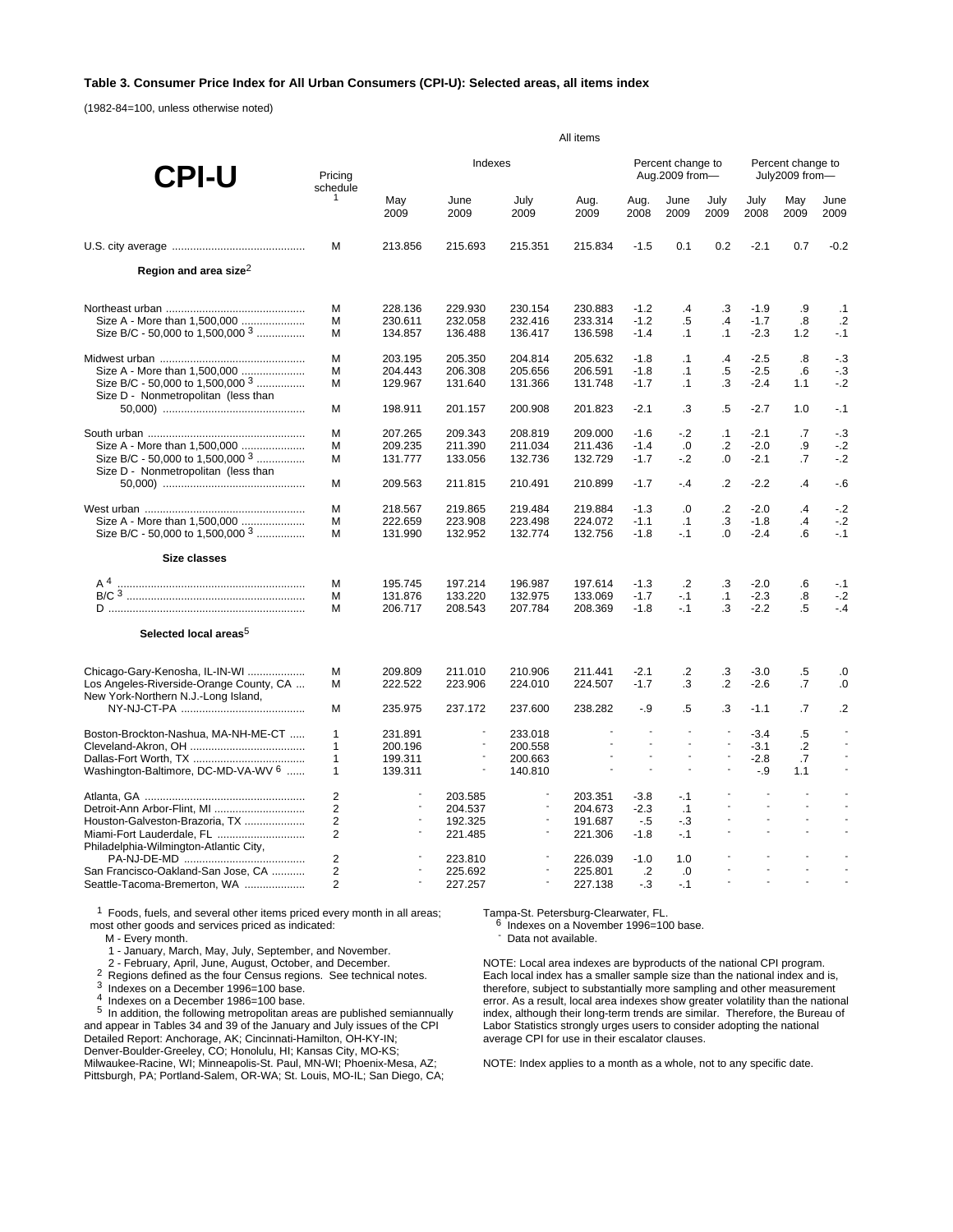### **Table 4. Consumer Price Index for Urban Wage Earners and Clerical Workers (CPI-W): U.S. city average, by expenditure category and commodity and service group**

(1982-84=100, unless otherwise noted)

| <b>CPI-W</b>                                               | Relative<br>importance, | Unadjusted<br>indexes |                    | Unadjusted<br>percent change to<br>Aug. 2009 from- |                | Seasonally adjusted<br>percent change from- |                 |                 |  |
|------------------------------------------------------------|-------------------------|-----------------------|--------------------|----------------------------------------------------|----------------|---------------------------------------------|-----------------|-----------------|--|
|                                                            | December<br>2008        | July<br>2009          | Aug.<br>2009       | Aug.<br>2008                                       | July<br>2009   | May to<br>June                              | June to<br>July | July to<br>Aug. |  |
| <b>Expenditure category</b>                                |                         |                       |                    |                                                    |                |                                             |                 |                 |  |
|                                                            | 100.000                 | 210.526               | 211.156            | $-1.9$                                             | 0.3            | 0.9                                         | 0.0             | 0.6             |  |
|                                                            |                         | 627.093               | 628.970            |                                                    |                |                                             |                 |                 |  |
|                                                            | 16.942                  | 216.805               | 216.957            | .5                                                 | $\cdot$ 1      | .0                                          | $-2$            | $\cdot$ 1       |  |
|                                                            | 15.865                  | 216.384               | 216.539            | .3                                                 | $\cdot$ 1      | .0                                          | $-3$            | $\cdot$ 1       |  |
|                                                            | 9.201                   | 212.628               | 212.623            | $-1.7$                                             | .0             | .0                                          | - 5             | .0              |  |
|                                                            | 1.249                   | 253.969               | 252.932            | .8                                                 | $-4$           | .0                                          | $-1$            | $-.1$           |  |
|                                                            | 2.315                   | 201.261               | 202.483            | $-2.3$                                             | .6             | $-3$                                        | $-1.3$          | $\cdot$         |  |
|                                                            | .992                    | 191.783               | 191.048            | $-10.8$                                            | $-4$           | $-9$                                        | $-6$            | $-4$            |  |
|                                                            | 1.266                   | 269.316               | 265.730            | $-5.8$                                             | $-1.3$         | 1.3                                         | $-1$            | $-9$            |  |
| Nonalcoholic beverages and beverage materials              | 1.167                   | 161.650               | 162.433            | 2.1                                                | .5             | .0                                          | $-4$            | .3              |  |
|                                                            | 2.212                   | 190.235               | 190.704            | 2.3                                                | .2             | .0                                          | $-3$            | .3              |  |
|                                                            | .304                    | 194.005               | 194.511            | 4.1                                                | $\cdot$ 3      | .5                                          | $-1.4$          | .5              |  |
|                                                            | .274                    | 201.666               | 201.199            | $-1.2$                                             | -.2            | .7                                          | $-4$            | .1              |  |
|                                                            | 1.634                   | 205.549               | 206.210            | 2.5                                                | .3             | $-2$                                        | $-1$            | .3              |  |
|                                                            | .472                    | 122.119               | 122.217            | .6                                                 | $\cdot$ 1      | - 5                                         | $-3$            | .1              |  |
|                                                            | 6.664                   | 223.408               | 223.789            | 3.1                                                | $\cdot$ .2     | .0                                          | $\cdot$ 1       | $\cdot$         |  |
|                                                            | .233                    | 156.904               | 156.769            | 4.3                                                | $-.1$          | $\cdot$                                     | 1.2             | $-1$            |  |
|                                                            | 1.077                   | 221.517               | 221.618            | 3.1                                                | $\cdot$        | .2                                          | $\cdot$ 4       | $\cdot$         |  |
|                                                            | 41.313                  | 214.029               | 213.824            | $-4$                                               | $-.1$          | $-1$                                        | $-1$            | $\cdot 0$       |  |
|                                                            | 31.224                  | 243.248               | 243.279            | 1.4                                                | .0             | $\cdot$ 1                                   | $-1$            | $\cdot$ 1       |  |
|                                                            | 8.279                   | 247.573               | 247.601            | 1.9                                                | $\cdot$        | .0                                          | $\cdot 0$       | $\cdot 0$       |  |
|                                                            | 1.209                   | 140.873               | 138.543            | $-6.6$                                             | $-1.7$         | .4                                          | $-1.6$          | $\cdot$         |  |
| Owners' equivalent rent of primary residence 3 4           | 21.430                  | 232.723               | 232.977            | 1.6                                                | $\cdot$ 1      | .0                                          | $\cdot 0$       | $\cdot$ 1       |  |
|                                                            | .306                    | 121.765               | 122.254            | 2.8                                                | $\cdot$        | .3                                          | $\cdot$         | $\cdot$         |  |
|                                                            | 6.030                   | 212.276               | 211.808            | $-9.2$                                             | $-2$           | $-.7$                                       | $-1$            | .3              |  |
|                                                            | 4.996                   | 189.082               | 188.125            | $-12.0$                                            | $-.5$          | -.9                                         | $-3$            | $\cdot$ 1       |  |
|                                                            | .283                    | 233.018               | 239.435            | $-34.1$                                            | 2.8            | 1.4                                         | $-1.1$          | 3.7             |  |
|                                                            | 4.713                   | 195.547               | 194.211            | $-10.3$                                            | $-.7$          | $-1.0$                                      | $-2$            | $-.1$           |  |
| Water and sewer and trash collection services <sup>2</sup> | 1.035                   | 161.790               | 163.567            | 5.9                                                | 1.1            | $\cdot$ 4                                   | .6              | .9              |  |
|                                                            | 4.059<br>.360           | 125.160<br>152.577    | 124.219<br>153.667 | $\cdot$<br>1.0                                     | -.8<br>.7      | -.1<br>.4                                   | $-1$<br>$-1$    | - 6<br>.7       |  |
|                                                            | 3.979                   |                       |                    |                                                    |                |                                             |                 |                 |  |
|                                                            | 1.024                   | 115.516<br>110.558    | 117.095<br>111.629 | .8<br>1.0                                          | 1.4<br>1.0     | .7<br>$-6$                                  | .6<br>$-4$      | .0<br>.7        |  |
|                                                            | 1.568                   | 101.289               | 103.727            | $-.8$                                              | 2.4            | 1.6                                         | 1.3             | $-2$            |  |
|                                                            | .249                    | 113.744               | 116.482            | 4.4                                                | 2.4            | 2.3                                         | - 6             | .8              |  |
|                                                            | .840                    | 125.046               | 125.880            | 3.2                                                | .7             | .5                                          | 1.0             | $-.2$           |  |
|                                                            | 17.067                  | 180.419               | 182.541            | $-12.2$                                            | 1.2            | 4.8                                         | $\cdot$ 1       | 2.7             |  |
|                                                            | 16.284                  | 177.197               | 179.368            | $-12.2$                                            | 1.2            | 5.1                                         | .0              | 2.8             |  |
|                                                            | 7.627                   | 90.973                | 91.129             | $-1.3$                                             | $\cdot$        | .6                                          | .2              | $\cdot$ 1       |  |
|                                                            | 4.057                   | 137.082               | 135.130            | $\cdot$                                            | $-1.4$         | .8                                          | .5              | $-1.3$          |  |
|                                                            | 2.863                   | 125.817               | 128.781            | $-5.4$                                             | 2.4            | .9                                          | .0              | 1.9             |  |
|                                                            | 4.029                   | 218.560               | 225.797            | $-30.5$                                            | 3.3            | 17.2                                        | $-.5$           | 8.8             |  |
|                                                            | 3.770                   | 218.757               | 226.007            | $-30.0$                                            | 3.3            | 17.4                                        | -.9             | 9.1             |  |
|                                                            | .482                    | 133.787               | 133.587            | 2.6                                                | $-.1$          | $-.1$                                       | $-4$            | $-.1$           |  |
|                                                            | 1.242                   | 245.421               | 245.871            | 3.1                                                | $\cdot$        | .0                                          | $\cdot$ 1       | $\cdot$         |  |
|                                                            | .784                    | 236.963               | 237.029            | $-10.5$                                            | .0             | $-.2$                                       | 2.0             | $1.2$           |  |
|                                                            | 5.355                   | 376.161               | 377.007            | 3.4                                                | .2             | $\cdot$                                     | .2              | .3              |  |
|                                                            | 1.320                   | 295.871               | 297.379            | 3.7                                                | .5             | $\cdot$ 1                                   | $-2$            | $.5\,$          |  |
|                                                            | 4.035                   | 399.677               | 400.204            | 3.3                                                | $\cdot$ 1      | $\cdot$                                     | .3              | $\cdot$         |  |
|                                                            | 2.234                   | 322.759               | 322.964            | 2.6                                                | $\cdot$ 1      | .3                                          | $\cdot$ 1       | $\cdot$ 1       |  |
|                                                            | 1.338                   | 565.448               | 567.545            | 6.7                                                | $\overline{A}$ | $\overline{A}$                              | .7              | .6              |  |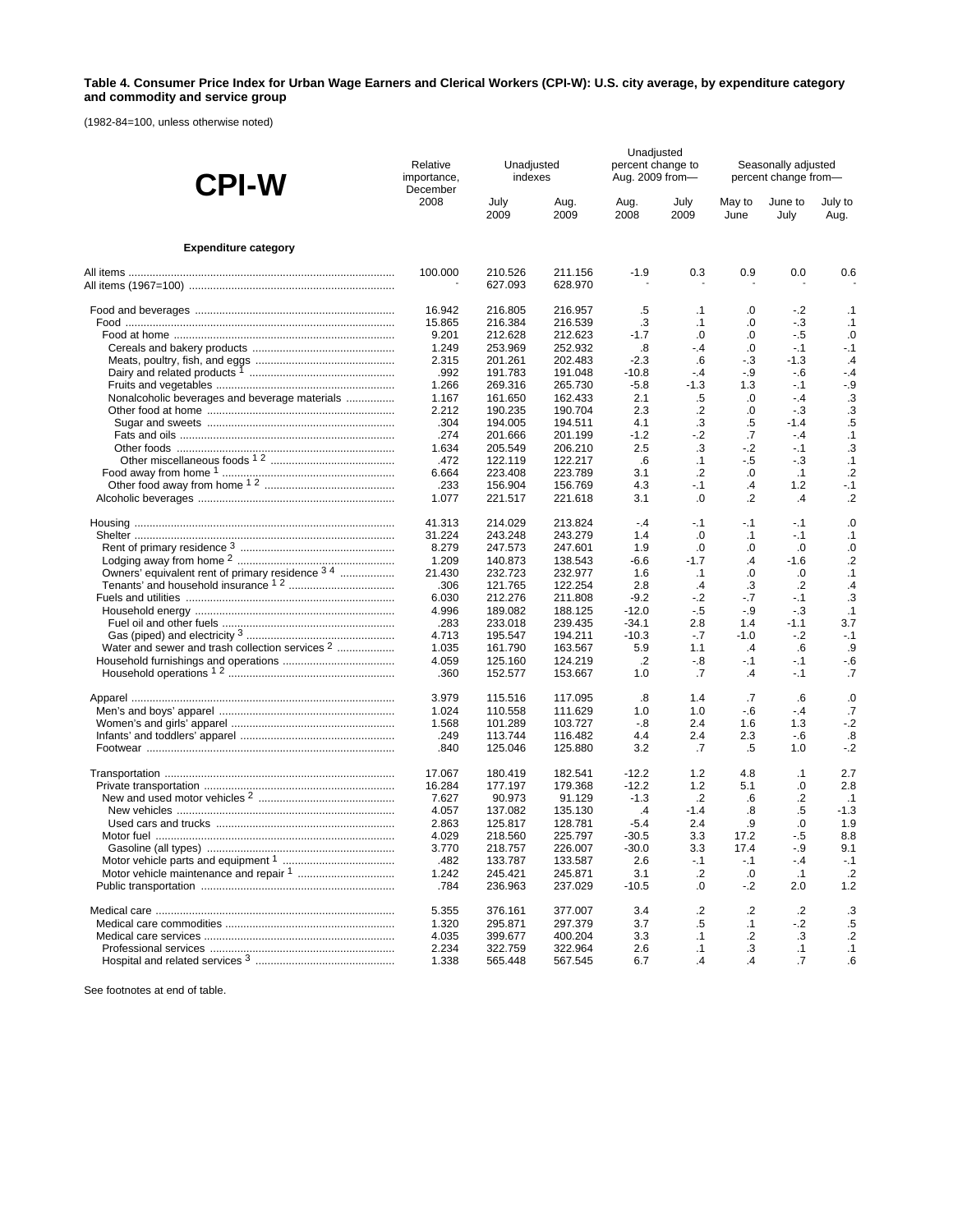#### **Table 4. Consumer Price Index for Urban Wage Earners and Clerical Workers (CPI-W): U.S. city average, by expenditure category and commodity and service group-Continued**

(1982-84=100, unless otherwise noted)

| <b>CPI-W</b>                                                | Relative<br>importance,<br>December | Unadjusted<br>indexes |                    | Unadjusted<br>percent change to<br>Aug. 2009 from- |                 |                   | Seasonally adjusted<br>percent change from- |                        |
|-------------------------------------------------------------|-------------------------------------|-----------------------|--------------------|----------------------------------------------------|-----------------|-------------------|---------------------------------------------|------------------------|
|                                                             | 2008                                | July<br>2009          | Aug.<br>2009       | Aug.<br>2008                                       | July<br>2009    | May to<br>June    | June to<br>July                             | July to<br>Aug.        |
| <b>Expenditure category</b>                                 |                                     |                       |                    |                                                    |                 |                   |                                             |                        |
|                                                             | 5.454                               | 111.416               | 111.453            | 0.7                                                | 0.0             | 0.4               | 0.0                                         | 0.0                    |
|                                                             | 1.982                               | 101.982               | 101.867            | -.8                                                | $-.1$           | .5                | $-.1$                                       | $-2$                   |
|                                                             | 6.221<br>2.527                      | 122.699<br>186.596    | 123.579<br>190.222 | 2.3<br>5.2                                         | .7<br>1.9       | .1<br>$\cdot$ 4   | .3<br>$6^{\circ}$                           | .1<br>$\mathcal{A}$    |
|                                                             | .219                                | 485.218               | 493.615            | 7.1                                                | 1.7             | 1.3               | 1.3                                         | $\cdot$                |
|                                                             | 2.308                               | 524.523               | 534.825            | 5.0                                                | 2.0             | .3                | .5                                          | .5                     |
|                                                             | 3.694<br>3.568                      | 87.780<br>85.653      | 87.667<br>85.532   | .3<br>$\cdot$                                      | $-.1$<br>$-1$   | $-.1$<br>-.1      | $\cdot$ 1<br>.2                             | $-.1$<br>$-.1$         |
|                                                             | 2.965                               | 102.587               | 102.613            | 1.3                                                | .0              | $-.1$             | $\cdot$                                     | .0                     |
| Information technology, hardware and services <sup>15</sup> | .604                                | 10.113                | 10.012             | -4.9                                               | -1.0            | - 3               | $-1.2$                                      | $-1.0$                 |
| Personal computers and peripheral equipment <sup>1 6</sup>  | .202                                | 80.736                | 78.480             | $-15.6$                                            | $-2.8$          | - 9               | $-3.1$                                      | $-2.8$                 |
|                                                             | 3.668                               | 398.448               | 398.228            | 10.6                                               | $-1$            | .3                | 1.0                                         | .1                     |
|                                                             | 1.267                               | 768.005               | 768.483            | 28.1                                               | .1              | .8                | 2.1                                         | $\cdot$ 1              |
|                                                             | 2.401                               | 202.490               | 202.221            | 1.4                                                | -.1             | .0                | $\cdot$                                     | .1                     |
|                                                             | .662<br>.580                        | 162.767<br>227.512    | 162.415<br>227.751 | 1.9<br>1.5                                         | $-2$<br>.1      | $-6$<br>.0        | $\cdot$<br>$-1$                             | $-.2$<br>.1            |
|                                                             | .947                                | 346.525               | 347.402            | 1.3                                                | .3              | .3                | .4                                          | .3                     |
| Commodity and service group                                 |                                     |                       |                    |                                                    |                 |                   |                                             |                        |
|                                                             | 42.689                              | 172.493               | 173.379            | $-5.2$                                             | .5              | 2.1               | .0                                          | 1.0                    |
|                                                             | 16.942                              | 216.805               | 216.957            | .5                                                 | $\cdot$ 1       | .0                | $-2$                                        | $\cdot$ 1              |
|                                                             | 25.747                              | 149.046               | 150.209            | $-8.3$                                             | .8              | 3.3               | $\cdot$ 1                                   | 1.6                    |
|                                                             | 14.587<br>3.979                     | 189.436<br>115.516    | 192.365<br>117.095 | $-11.9$<br>.8                                      | 1.5<br>1.4      | 5.8<br>.7         | .3<br>.6                                    | 3.5<br>.0              |
|                                                             | 10.609                              | 239.626               | 243.461            | $-15.2$                                            | 1.6             | 7.4               | .2                                          | 4.7                    |
|                                                             | 11.160                              | 109.432               | 109.039            | $-2.1$                                             | $-4$            | .5                | .0                                          | $-3$                   |
|                                                             | 57.311                              | 255.003               | 255.342            | .8                                                 | .1              | .0                | $\cdot$ 1                                   | $\cdot$                |
|                                                             | 30.918                              | 234.515               | 234.537            | 1.3                                                | .0              | .0                | $-1$                                        | $\cdot$ 1              |
|                                                             | .306                                | 121.765               | 122.254            | 2.8                                                | .4              | .3                | $\cdot$                                     | $\cdot$                |
| Water and sewer and trash collection services <sup>2</sup>  | 4.713<br>1.035                      | 195.547<br>161.790    | 194.211<br>163.567 | $-10.3$<br>5.9                                     | $-7$<br>1.1     | $-1.0$<br>$\cdot$ | $-2$<br>.6                                  | $-.1$<br>.9            |
|                                                             | .360                                | 152.577               | 153.667            | 1.0                                                | .7              | .4                | $-.1$                                       | .7                     |
|                                                             | 5.512                               | 250.811               | 251.880            | 2.4                                                | .4              | .0                | $\cdot$                                     | .6                     |
|                                                             | 4.035                               | 399.677               | 400.204            | 3.3                                                | $\cdot$ 1       | .2                | .3                                          | $\cdot$                |
|                                                             | 10.432                              | 291.573               | 293.266            | 2.4                                                | .6              | $\overline{A}$    | $\overline{A}$                              | $\cdot$                |
| <b>Special indexes</b>                                      |                                     |                       |                    |                                                    |                 |                   |                                             |                        |
|                                                             | 84.135                              | 209.308               | 210.021            | $-2.3$                                             | .3              | 1.1               | $\cdot$ 1                                   | .6                     |
|                                                             | 68.776                              | 200.871               | 201.726            | $-3.3$                                             | $\cdot$         | 1.3               | $\cdot$ 1                                   | $\boldsymbol{.8}$      |
|                                                             | 94.645<br>26.824                    | 203.723<br>151.466    | 204.341<br>152.606 | $-2.2$<br>$-7.9$                                   | .3<br>.8        | 1.0<br>3.2        | .0<br>$\cdot$ 1                             | $6^{\circ}$<br>1.6     |
|                                                             | 15.664                              | 191.387               | 194.170            | -11.2                                              | 1.5             | 5.4               | .3                                          | 3.3                    |
|                                                             | 11.686                              | 237.011               | 240.515            | $-14.0$                                            | 1.5             | 6.9               | .2                                          | 4.3                    |
|                                                             | 31.530                              | 203.377               | 205.017            | $-6.2$                                             | .8              | 2.9               | 0.                                          | 1.8                    |
|                                                             | 26.392                              | 246.622               | 247.308            | .2                                                 | .3              | .0                | .2                                          | .4                     |
|                                                             | 53.275                              | 244.531               | 244.857            | .6                                                 | $\cdot$ 1       | .0                | .0                                          | .2                     |
|                                                             | 9.024                               | 201.967               | 205.144            | $-23.3$                                            | 1.6             | 8.1               | - 4                                         | 4.8                    |
|                                                             | 90.976<br>75.111                    | 212.505<br>212.097    | 212.823<br>212.449 | 1.5<br>1.7                                         | $\cdot$ 1<br>.2 | .2<br>$\cdot$     | $\cdot$ 1<br>$\cdot$ 1                      | $\cdot$ 1<br>$\cdot$ 1 |
|                                                             | 22.513                              | 142.526               | 142.634            | 1.3                                                | $\cdot$ 1       | $\cdot$           | .3                                          | $-.1$                  |
|                                                             | 4.311                               | 220.264               | 227.506            | $-30.7$                                            | 3.3             | 16.4              | $-.5$                                       | 8.6                    |
|                                                             | 52.598                              | 261.425               | 261.960            | 1.9                                                | .2              | $\cdot$ 1         | $\cdot$ 1                                   | $\cdot$                |
| Purchasing power of the consumer dollar (1982-84=\$1.00)    |                                     | \$.475                | \$.474             |                                                    |                 |                   |                                             |                        |
| Purchasing power of the consumer dollar (1967=\$1.00)       |                                     | \$.159                | \$.159             |                                                    |                 |                   |                                             |                        |

<sup>1</sup> Not seasonally adjusted.<br><sup>2</sup> Indexes on a December 1997=100 base.<br><sup>3</sup> This index series was calculated using a Laspeyres estimator. All other

item stratum index series were calculated using a geometric means estimator.<br><sup>4</sup> Indexes on a December 1984=100 base

 $5$  Indexes on a December 1988=100 base.<br>6 Indexes on a December 2007=100 base.<br>- Data not available.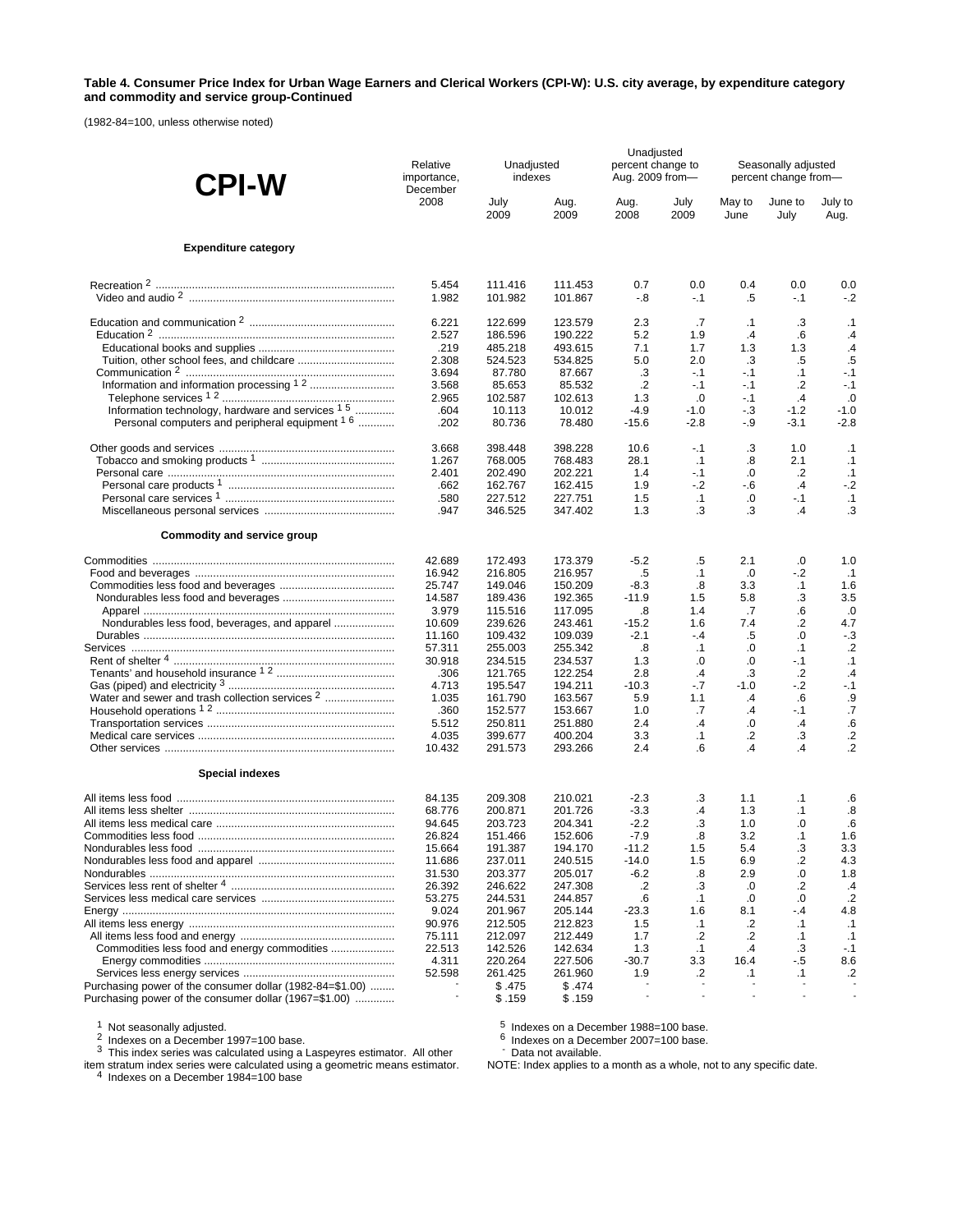### **Table 5. Consumer Price Index for Urban Wage Earners and Clerical Workers (CPI-W): Seasonally adjusted U.S. city average, by expenditure category and commodity and service group**

(1982-84=100, unless otherwise noted)

|                                                            | Seasonally adjusted indexes |                    |                    |                    |                    | Seasonally adjusted annual rate percent<br>change for |                  |               |                   |              |  |
|------------------------------------------------------------|-----------------------------|--------------------|--------------------|--------------------|--------------------|-------------------------------------------------------|------------------|---------------|-------------------|--------------|--|
| <b>CPI-W</b>                                               |                             |                    |                    |                    |                    | 3 months ended-                                       |                  |               | ended-            | 6 months     |  |
|                                                            | May<br>2009                 | June<br>2009       | July<br>2009       | Aug.<br>2009       | Nov.<br>2008       | Feb.<br>2009                                          | May<br>2009      | Aug.<br>2009  | Feb.<br>2009      | Aug.<br>2009 |  |
| <b>Expenditure category</b>                                |                             |                    |                    |                    |                    |                                                       |                  |               |                   |              |  |
|                                                            | 207.624                     | 209.534            | 209.598            | 210.758            | $-11.8$            | $-0.8$                                                | $-0.1$           | 6.2           | $-6.5$            | 3.0          |  |
|                                                            | 217.225                     | 217.312            | 216.821            | 217.045            | 4.7                | $-2$                                                  | $-2.1$           | - 3           | 2.2               | $-1.2$       |  |
|                                                            | 216.912                     | 216.977            | 216.395            | 216.610            | 4.6                | $-3$                                                  | $-2.4$           | $-6$          | 2.1               | $-1.5$       |  |
|                                                            | 213.768                     | 213.806            | 212.646            | 212.744            | 3.8                | -3.1                                                  | $-5.3$           | $-1.9$        | .3                | $-3.6$       |  |
|                                                            | 252.282                     | 252.211            | 251.916            | 251.677            | 9.2                | $-5$                                                  | $-3.9$           | $-1.0$        | 4.2               | $-2.4$       |  |
|                                                            | 204.374                     | 203.845            | 201.245            | 202.128            | 3.9                | $-1.4$                                                | $-7.1$           | $-4.3$        | 1.2               | $-5.7$       |  |
|                                                            | 194.694                     | 192.898            | 191.783            | 191.048            | $-3.6$             | $-16.2$                                               | $-15.4$          | $-7.3$        | $-10.1$           | $-11.4$      |  |
|                                                            | 270.352                     | 273.813            | 273.468            | 270.988            | $-10.4$            | $-10.5$                                               | $-3.1$           | .9            | $-10.5$           | $-1.1$       |  |
| Nonalcoholic beverages and beverage materials              | 162.650                     | 162.608            | 161.977            | 162.465            | 11.3               | $-1.7$                                                | $-.1$            | $-.5$         | 4.6               | $-.3$        |  |
|                                                            | 189.923                     | 190.000            | 189.366            | 189.945            | 9.4                | 3.6                                                   | $-3.5$           | .0            | 6.5               | $-1.7$       |  |
|                                                            | 194.731                     | 195.695            | 193.001            | 194.039            | 11.2               | 8.8                                                   | $-1.5$           | $-1.4$        | 10.0              | $-1.5$       |  |
|                                                            | 200.498                     | 201.926            | 201.077            | 201.203            | 10.6               | $-7.8$                                                | $-8.0$           | 1.4           | 1.0               | $-3.4$       |  |
|                                                            | 205.144                     | 204.831            | 204.578            | 205.196            | 8.9                | 4.7                                                   | $-3.1$           | $\cdot$ 1     | 6.8               | $-1.5$       |  |
|                                                            | 123.126                     | 122.537            | 122.119            | 122.217            | 8.1                | $-2.7$                                                | $\cdot$          | $-2.9$        | 2.6               | $-1.3$       |  |
|                                                            | 223.082                     | 223.186            | 223.408            | 223.789            | 5.8                | 3.7                                                   | 1.8              | 1.3           | 4.8               | 1.5          |  |
|                                                            | 154.409                     | 155.091            | 156.904            | 156.769            | 8.7                | 2.8                                                   | $-.3$            | 6.3           | 5.7               | 2.9          |  |
|                                                            | 220.348                     | 220.755            | 221.612            | 221.978            | 5.9                | 1.7                                                   | 2.0              | 3.0           | 3.8               | 2.5          |  |
|                                                            | 213.097                     | 212.972            | 212.765            | 212.823            | $-.5$              | $\cdot$                                               | $-1.1$           | $-.5$         | .0                | $-.8$        |  |
|                                                            | 242.963                     | 243.100            | 242.884            | 243.044            | 2.4                | 1.4                                                   | 1.6              | $\cdot$ 1     | 1.9               | .9           |  |
|                                                            | 247.874                     | 247.966            | 247.880            | 247.869            | 3.2                | 2.5                                                   | 1.9              | .0            | 2.9               | .9           |  |
|                                                            | 134.706                     | 135.271            | 133.136            | 133.451            | $-3.4$             | $-12.0$                                               | $-7.0$           | $-3.7$        | $-7.8$            | $-5.3$       |  |
| Owners' equivalent rent of primary residence 3 4           | 232.851                     | 232.942            | 232.879            | 233.061            | 2.3                | 1.8                                                   | 2.0              | $\cdot$       | 2.1               | 1.2          |  |
|                                                            | 121.160                     | 121.529            | 121.765            | 122.254            | 5.8                | 1.2                                                   | .7               | 3.7           | 3.5               | 2.2          |  |
|                                                            | 206.844                     | 205.493            | 205.268            | 205.839            | $-14.9$            | $-4.3$                                                | $-16.0$          | $-1.9$        | $-9.8$            | $-9.3$       |  |
|                                                            | 183.586                     | 181.978            | 181.483            | 181.747            | $-18.6$            | $-5.6$                                                | $-20.3$          | $-3.9$        | $-12.3$           | $-12.5$      |  |
|                                                            | 224.548                     | 227.677            | 225.175            | 233.552            | $-55.7$            | $-39.6$                                               | $-40.0$          | 17.0          | $-48.2$           | $-16.2$      |  |
|                                                            | 189.940                     | 188.044            | 187.619            | 187.525            | $-15.0$            | $-3.0$                                                | $-19.0$          | $-5.0$        | $-9.2$            | $-12.3$      |  |
| Water and sewer and trash collection services <sup>2</sup> | 160.241                     | 160.813            | 161.801            | 163.201            | 6.8                | 2.2                                                   | 7.1              | 7.6           | 4.5               | 7.3          |  |
|                                                            | 125.430<br>152.001          | 125.313<br>152.658 | 125.131<br>152.577 | 124.347<br>153.667 | 1.7<br>.4          | .5<br>$-2$                                            | 2.2<br>$-4$      | $-3.4$<br>4.5 | 1.1<br>$\cdot$ 1  | $-.7$<br>2.0 |  |
|                                                            |                             |                    |                    |                    |                    |                                                       |                  |               |                   |              |  |
|                                                            | 119.078                     | 119.963            | 120.666            | 120.672            | $-3.7$             | 4.1                                                   | $-2.6$           | 5.5           | $\cdot$ 1         | 1.4          |  |
|                                                            | 115.184                     | 114.537            | 114.086            | 114.936            | -4.5               | 18.0                                                  | -6.9             | $-.9$         | 6.2               | $-3.9$       |  |
|                                                            | 105.873<br>116.074          | 107.602<br>118.686 | 109.019<br>117.941 | 108.852<br>118.857 | $-9.0$<br>8.7      | $-5$<br>$-3.2$                                        | $-4.3$<br>2.6    | 11.7<br>9.9   | $-4.8$<br>2.6     | 3.4<br>6.2   |  |
|                                                            | 126.469                     | 127.062            | 128.313            | 128.063            | 2.4                | 1.6                                                   | 3.6              | 5.1           | 2.0               | 4.4          |  |
|                                                            | 168.145                     |                    |                    |                    |                    |                                                       |                  |               |                   |              |  |
|                                                            |                             | 176.300            | 176.456<br>173.340 | 181.285<br>178.196 | $-49.6$<br>$-50.5$ | $-8.9$<br>$-8.5$                                      | $-3.4$<br>$-3.2$ | 35.1          | $-32.2$           | 14.2         |  |
|                                                            | 164.963<br>90.153           | 173.329<br>90.664  | 90.888             | 90.936             | $-9.0$             | $-1.1$                                                | 2.2              | 36.2<br>3.5   | $-32.7$<br>$-5.2$ | 14.8<br>2.9  |  |
|                                                            | 136.199                     | 137.234            | 137.855            | 136.112            | $-6.6$             | 3.2                                                   | 5.8              | $-3$          | $-1.8$            | 2.8          |  |
|                                                            | 123.465                     | 124.559            | 124.569            | 126.950            | $-16.3$            | $-12.0$                                               | $-2.8$           | 11.8          | $-14.2$           | 4.2          |  |
|                                                            | 174.513                     | 204.503            | 203.579            | 221.467            | $-85.0$            | $-28.1$                                               | $-16.7$          | 159.4         | $-67.2$           | 46.9         |  |
|                                                            | 174.723                     | 205.099            | 203.341            | 221.758            | -85.5              | $-25.8$                                               | $-14.0$          | 159.5         | -67.2             | 49.4         |  |
|                                                            | 134.439                     | 134.273            | 133.787            | 133.587            | 9.2                | 3.5                                                   | .5               | $-2.5$        | 6.3               | $-1.0$       |  |
| Motor vehicle maintenance and repair 1                     | 245.036                     | 245.129            | 245.421            | 245.871            | 5.0                | 4.6                                                   | 1.3              | 1.4           | 4.8               | 1.4          |  |
|                                                            | 226.424                     | 226.048            | 230.677            | 233.494            | $-23.9$            | $-17.7$                                               | $-9.3$           | 13.1          | $-20.9$           | 1.3          |  |
|                                                            | 374.834                     | 375.650            | 376.321            | 377.444            | 2.6                | 4.4                                                   | 3.8              | 2.8           | 3.5               | 3.3          |  |
|                                                            | 296.120                     | 296.547            | 296.084            | 297.712            | 3.2                | 5.5                                                   | 3.8              | 2.2           | 4.3               | 3.0          |  |
|                                                            | 397.699                     | 398.660            | 399.808            | 400.673            | 2.5                | 4.0                                                   | 3.7              | 3.0           | 3.2               | 3.4          |  |
|                                                            | 321.250                     | 322.098            | 322.537            | 322.955            | 2.6                | 2.6                                                   | 2.9              | 2.1           | 2.6               | 2.5          |  |
|                                                            | 560.587                     | 562.806            | 566.848            | 570.031            | 3.7                | 8.6                                                   | 7.5              | 6.9           | 6.1               | 7.2          |  |
|                                                            |                             |                    |                    |                    |                    |                                                       |                  |               |                   |              |  |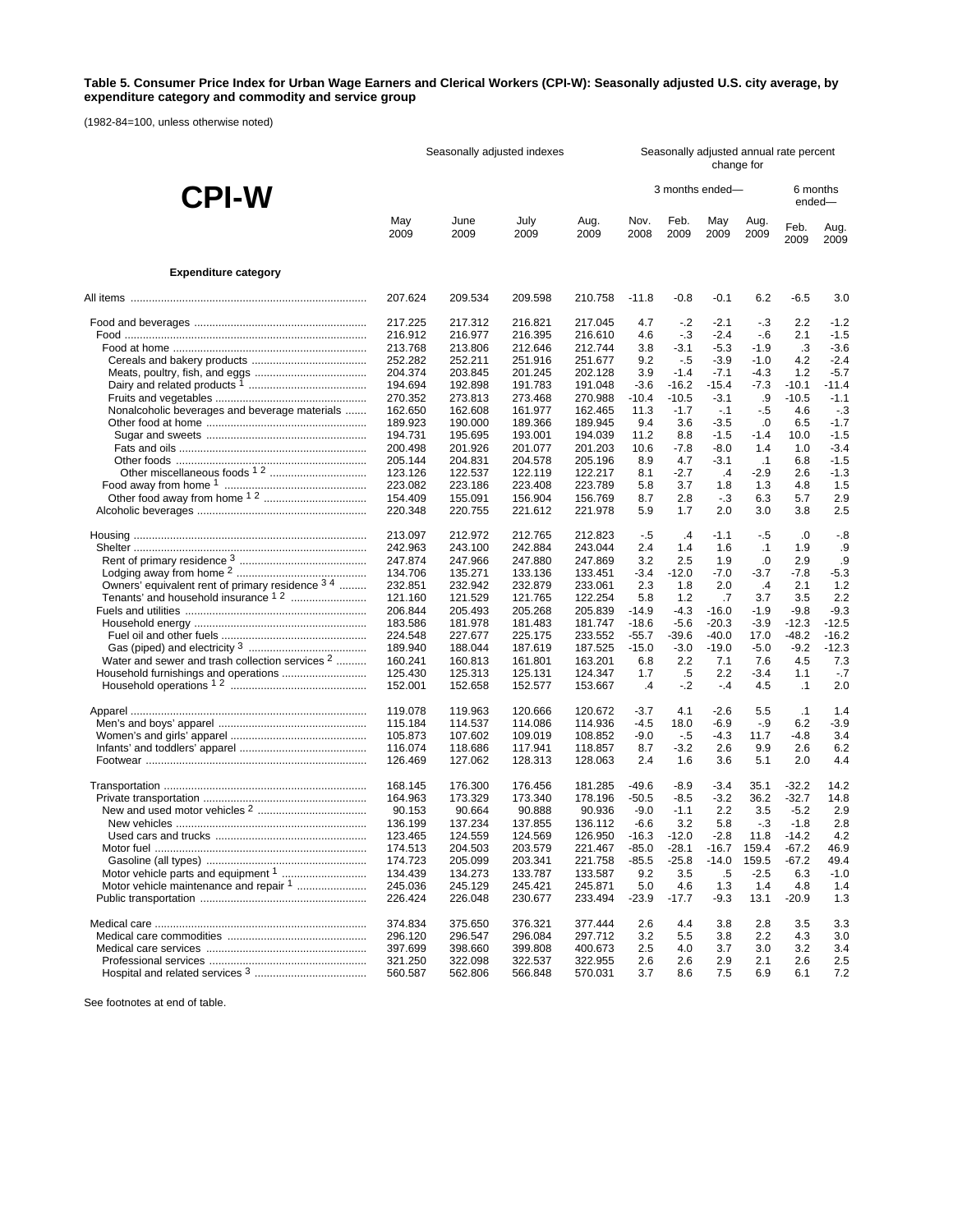#### **Table 5. Consumer Price Index for Urban Wage Earners and Clerical Workers (CPI-W): Seasonally adjusted U.S. city average, by expenditure category and commodity and service group-Continued**

(1982-84=100, unless otherwise noted)

|                                                                                                                           | Seasonally adjusted indexes                                  |                                                              |                                                              |                                                              |                                           | Seasonally adjusted annual rate percent<br>change for |                                      |                                           |                                       |                                               |  |
|---------------------------------------------------------------------------------------------------------------------------|--------------------------------------------------------------|--------------------------------------------------------------|--------------------------------------------------------------|--------------------------------------------------------------|-------------------------------------------|-------------------------------------------------------|--------------------------------------|-------------------------------------------|---------------------------------------|-----------------------------------------------|--|
| <b>CPI-W</b>                                                                                                              |                                                              |                                                              |                                                              |                                                              |                                           | 3 months ended-                                       |                                      |                                           | 6 months<br>ended-                    |                                               |  |
|                                                                                                                           | May                                                          | June                                                         | July                                                         | Aug.                                                         | Nov.                                      | Feb.                                                  | May                                  | Aug.                                      | Feb.                                  | Aug.                                          |  |
|                                                                                                                           | 2009                                                         | 2009                                                         | 2009                                                         | 2009                                                         | 2008                                      | 2009                                                  | 2009                                 | 2009                                      | 2009                                  | 2009                                          |  |
| <b>Expenditure category</b>                                                                                               |                                                              |                                                              |                                                              |                                                              |                                           |                                                       |                                      |                                           |                                       |                                               |  |
|                                                                                                                           | 110.947                                                      | 111.423                                                      | 111.418                                                      | 111.415                                                      | 1.0                                       | 1.3                                                   | -1.3                                 | 1.7                                       | 1.2                                   | 0.2                                           |  |
|                                                                                                                           | 101.761                                                      | 102.220                                                      | 102.121                                                      | 101.924                                                      | $-1.8$                                    | $-1.5$                                                | $-4$                                 | $6^{\circ}$                               | $-1.6$                                | $\cdot$ 1                                     |  |
| Tuition, other school fees, and childcare<br>Information and information processing 1.2                                   | 122.797<br>187.168<br>477.376<br>527.111<br>87.712<br>85.624 | 122.940<br>187.894<br>483.813<br>528.674<br>87.650<br>85.524 | 123.348<br>189.018<br>490.109<br>531.480<br>87.778<br>85.653 | 123.479<br>189.859<br>491.859<br>533.890<br>87.664<br>85.532 | 1.7<br>4.8<br>5.6<br>4.8<br>$-3$<br>$-.3$ | 2.8<br>45<br>4.9<br>45<br>1.6<br>1.6                  | 2.4<br>5.5<br>5.2<br>5.6<br>.3<br>.0 | 2.2<br>5.9<br>12.7<br>5.2<br>$-2$<br>$-4$ | 2.3<br>4.7<br>5.2<br>4.6<br>.6<br>.6  | 2.3<br>5.7<br>8.9<br>5.4<br>$\cdot$ 1<br>$-2$ |  |
| Information technology, hardware and services <sup>15</sup><br>Personal computers and peripheral equipment <sup>1 6</sup> | 102.231<br>10.271<br>84.017                                  | 102.153<br>10.238<br>83.278                                  | 102.587<br>10.113<br>80.736                                  | 102.613<br>10.012<br>78.480                                  | .9<br>$-5.9$<br>$-17.3$                   | 1.3<br>2.9<br>$-4.5$                                  | 1.3<br>$-6.4$<br>$-15.5$             | 1.5<br>$-9.7$<br>$-23.9$                  | 1.1<br>$-1.6$<br>$-11.1$              | 1.4<br>$-8.1$<br>$-19.8$                      |  |
|                                                                                                                           | 393.500                                                      | 394.708                                                      | 398.522                                                      | 398.801                                                      | 2.4                                       | 3.0                                                   | 34.4                                 | 5.5                                       | 2.7                                   | 19.1                                          |  |
|                                                                                                                           | 746.009                                                      | 752.078                                                      | 768.005                                                      | 768.483                                                      | 2.1                                       | 8.3                                                   | 116.5                                | 12.6                                      | 5.1                                   | 56.1                                          |  |
|                                                                                                                           | 202.156                                                      | 202.115                                                      | 202.553                                                      | 202.705                                                      | 2.6                                       | .3                                                    | 1.5                                  | 1.1                                       | 1.4                                   | 1.3                                           |  |
|                                                                                                                           | 163.119                                                      | 162.165                                                      | 162.767                                                      | 162.415                                                      | 4.2                                       | 3.9                                                   | 1.4                                  | $-1.7$                                    | 4.1                                   | $-2$                                          |  |
|                                                                                                                           | 227.829                                                      | 227.800                                                      | 227.512                                                      | 227.751                                                      | 3.6                                       | - 6                                                   | 3.1                                  | $-.1$                                     | 1.5                                   | 1.5                                           |  |
|                                                                                                                           | 344.423                                                      | 345.423                                                      | 346.809                                                      | 347.691                                                      | .3                                        | $\cdot$ 1                                             | 1.0                                  | 3.8                                       | .2                                    | 2.4                                           |  |
| Commodity and service group                                                                                               |                                                              |                                                              |                                                              |                                                              |                                           |                                                       |                                      |                                           |                                       |                                               |  |
|                                                                                                                           | 168.137                                                      | 171.618                                                      | 171.568                                                      | 173.366                                                      | $-25.1$                                   | $-3.8$                                                | $-2$                                 | 13.0                                      | $-15.1$                               | 6.2                                           |  |
|                                                                                                                           | 217.225                                                      | 217.312                                                      | 216.821                                                      | 217.045                                                      | 4.7                                       | $-2$                                                  | $-2.1$                               | $-3$                                      | 2.2                                   | $-1.2$                                        |  |
|                                                                                                                           | 142.846                                                      | 147.626                                                      | 147.760                                                      | 150.154                                                      | $-38.4$                                   | $-6.0$                                                | .9                                   | 22.1                                      | $-23.9$                               | 11.0                                          |  |
|                                                                                                                           | 176.429                                                      | 186.685                                                      | 187.184                                                      | 193.645                                                      | $-55.0$                                   | $-5.1$                                                | $-3.0$                               | 45.1                                      | $-34.7$                               | 18.7                                          |  |
|                                                                                                                           | 119.078                                                      | 119.963                                                      | 120.666                                                      | 120.672                                                      | $-3.7$                                    | 4.1                                                   | $-2.6$                               | 5.5                                       | $\cdot$ 1                             | 1.4                                           |  |
| Nondurables less food, beverages, and apparel                                                                             | 215.822                                                      | 231.872                                                      | 232.430                                                      | 243.283                                                      | $-64.0$                                   | $-8.7$                                                | $-2.7$                               | 61.5                                      | $-42.6$                               | 25.3                                          |  |
|                                                                                                                           | 108.846                                                      | 109.361                                                      | 109.321                                                      | 108.994                                                      | $-7.2$                                    | $-2.8$                                                | 1.4                                  | .5                                        | $-5.0$                                | 1.0                                           |  |
|                                                                                                                           | 253.765                                                      | 253.882                                                      | 254.063                                                      | 254.480                                                      | .5                                        | 1.6                                                   | $\cdot 0$                            | 1.1                                       | 1.1                                   | .5                                            |  |
|                                                                                                                           | 234.196                                                      | 234.253                                                      | 234.008                                                      | 234.179                                                      | 2.7                                       | 1.2                                                   | 1.5                                  | .0                                        | 1.9                                   | .7                                            |  |
|                                                                                                                           | 121.160                                                      | 121.529                                                      | 121.765                                                      | 122.254                                                      | 5.8                                       | 1.2                                                   | $.7\phantom{0}$                      | 3.7                                       | 3.5                                   | 2.2                                           |  |
|                                                                                                                           | 189.940                                                      | 188.044                                                      | 187.619                                                      | 187.525                                                      | $-15.0$                                   | $-3.0$                                                | $-19.0$                              | $-5.0$                                    | $-9.2$                                | $-12.3$                                       |  |
| Water and sewer and trash collection services 2                                                                           | 160.241                                                      | 160.813                                                      | 161.801                                                      | 163.201                                                      | 6.8                                       | 2.2                                                   | 7.1                                  | 7.6                                       | 4.5                                   | 7.3                                           |  |
|                                                                                                                           | 152.001                                                      | 152.658                                                      | 152.577                                                      | 153.667                                                      | $\cdot$                                   | $-2$                                                  | $-4$                                 | 4.5                                       | $\cdot$ 1                             | 2.0                                           |  |
|                                                                                                                           | 249.130                                                      | 249.202                                                      | 250.263                                                      | 251.654                                                      | $-1$                                      | 3.9                                                   | 1.7                                  | 4.1                                       | 1.9                                   | 2.9                                           |  |
|                                                                                                                           | 397.699                                                      | 398.660                                                      | 399.808                                                      | 400.673                                                      | 2.5                                       | 4.0                                                   | 3.7                                  | 3.0                                       | 3.2                                   | 3.4                                           |  |
|                                                                                                                           | 290.444                                                      | 291.473                                                      | 292.500                                                      | 293.179                                                      | 2.0                                       | 2.4                                                   | 1.4                                  | 3.8                                       | 2.2                                   | 2.6                                           |  |
| <b>Special indexes</b>                                                                                                    |                                                              |                                                              |                                                              |                                                              |                                           |                                                       |                                      |                                           |                                       |                                               |  |
|                                                                                                                           | 205.809<br>196.980<br>200.797<br>145.372                     | 208.040<br>199.559<br>202.725<br>150.057                     | 208.216<br>199.725<br>202.769<br>150.211                     | 209.541<br>201.265 -17.3<br>203.921<br>152.561               | $-14.5$<br>$-12.5$<br>$-37.2$             | $-9$<br>$-1.7$<br>$-1.1$<br>$-5.7$                    | .3<br>$-9$<br>$-3$<br>1.0            | 7.5<br>9.0<br>6.4<br>21.3                 | $-7.9$<br>$-9.9$<br>$-7.0$<br>$-23.1$ | 3.8<br>3.9<br>3.0<br>10.7                     |  |
|                                                                                                                           | 178.973                                                      | 188.704                                                      | 189.232                                                      | 195.417                                                      | $-52.8$                                   | $-4.4$                                                | $-2.8$                               | 42.1                                      | $-32.9$                               | 17.5                                          |  |
|                                                                                                                           | 215.042                                                      | 229.919                                                      | 230.427                                                      | 240.380                                                      | $-61.1$                                   | $-7.6$                                                | $-2.8$                               | 56.1                                      | $-40.0$                               | 23.2                                          |  |
|                                                                                                                           | 196.393                                                      | 202.033                                                      | 201.960                                                      | 205.614                                                      | $-31.8$                                   | $-2.1$                                                | $-3.2$                               | 20.1                                      | $-18.3$                               | 7.8                                           |  |
|                                                                                                                           | 244.177                                                      | 244.247                                                      | 244.854                                                      | 245.730                                                      | $-1.4$                                    | 2.0                                                   | $-2.3$                               | 2.6                                       | .3                                    | $\cdot$ 1                                     |  |
|                                                                                                                           | 243.221                                                      | 243.257                                                      | 243.332                                                      | 243.823                                                      | .7                                        | 1.3                                                   | $-6$                                 | 1.0                                       | 1.0                                   | $\cdot$                                       |  |
|                                                                                                                           | 177.124                                                      | 191.437                                                      | 190.731                                                      | 199.863                                                      | $-68.6$                                   | $-17.6$                                               | $-18.5$                              | 62.1                                      | -49.1                                 | 14.9                                          |  |
|                                                                                                                           | 212.301                                                      | 212.687                                                      | 212.846                                                      | 213.027                                                      | 1.2                                       | 1.3                                                   | 2.1                                  | 1.4                                       | 1.3                                   | 1.7                                           |  |
|                                                                                                                           | 211.745                                                      | 212.196                                                      | 212.505                                                      | 212.680                                                      | .5                                        | 1.6                                                   | 3.0                                  | 1.8                                       | 1.1                                   | 2.4                                           |  |
| Commodities less food and energy commodities                                                                              | 142.656                                                      | 143.218                                                      | 143.589                                                      | 143.376                                                      | $-3.1$                                    | .7                                                    | 5.8                                  | 2.0                                       | $-1.2$                                | 3.9                                           |  |
|                                                                                                                           | 177.375                                                      | 206.474                                                      | 205.483                                                      | 223.093                                                      | -84.2                                     | $-28.7$                                               | $-18.1$                              | 150.3                                     | $-66.4$                               | 43.1                                          |  |
|                                                                                                                           | 260.701                                                      | 261.053                                                      | 261.304                                                      | 261.781                                                      | 2.1                                       | 2.1                                                   | 1.8                                  | 1.7                                       | 2.1                                   | 1.7                                           |  |

<sup>1</sup> Not seasonally adjusted.<br><sup>2</sup> Indexes on a December 1997=100 base.<br><sup>3</sup> This index series was calculated using a Laspeyres estimator. All other

 $^4$  Indexes on a December 1984=100 base<br>5 Indexes on a December 1988=100 base.<br><sup>6</sup> Indexes on a December 2007=100 base.

item stratum index series were calculated using a geometric means estimator.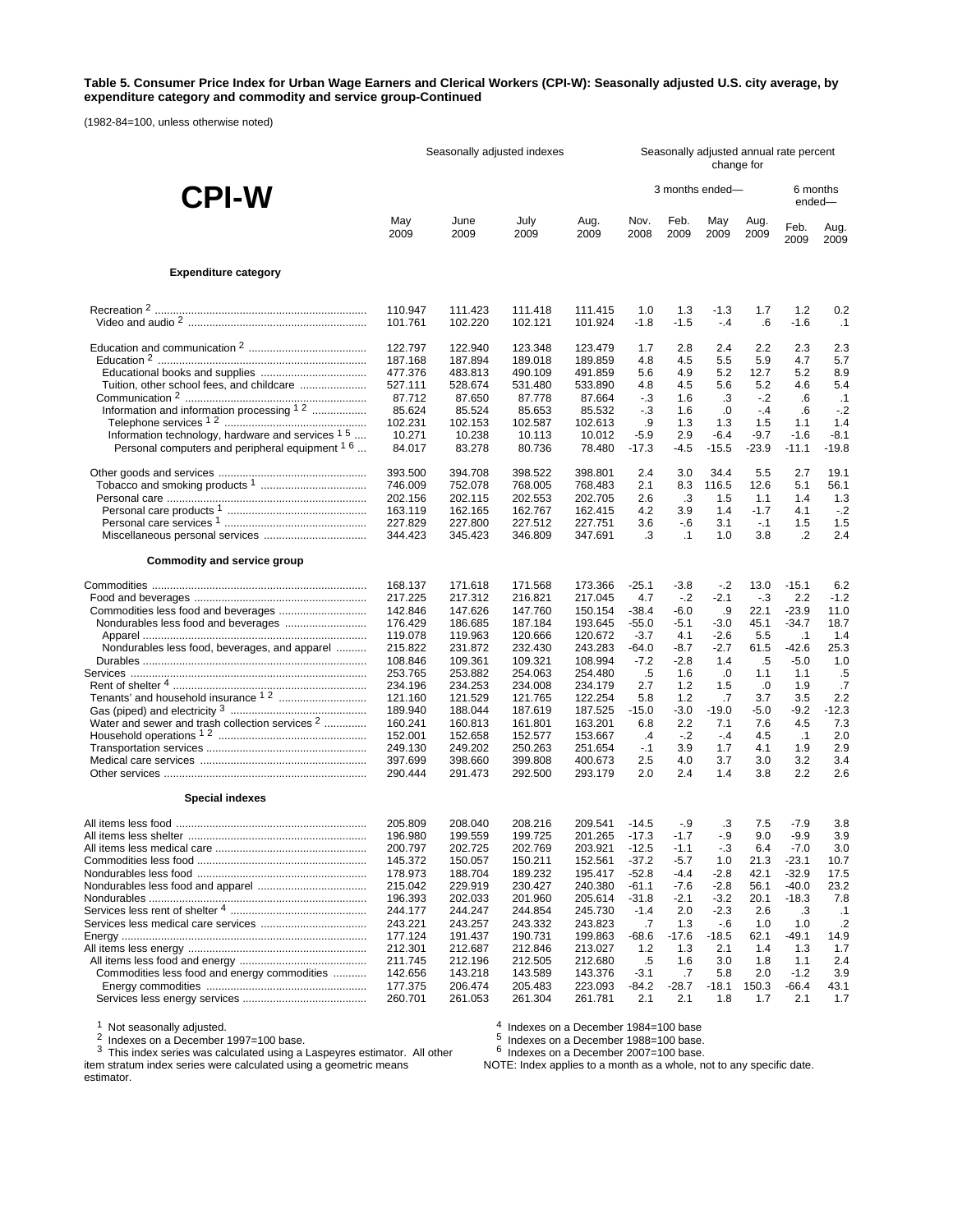### **Table 6. Consumer Price Index for Urban Wage Earners and Clerical Workers (CPI-W): Selected areas, all items index**

(1982-84=100, unless otherwise noted)

|                                                                                    | All items           |                          |                          |                                  |                    |                  |                                     |                          |                                             |                                     |              |  |
|------------------------------------------------------------------------------------|---------------------|--------------------------|--------------------------|----------------------------------|--------------------|------------------|-------------------------------------|--------------------------|---------------------------------------------|-------------------------------------|--------------|--|
| <b>CPI-W</b>                                                                       | Pricina<br>schedule |                          | Indexes                  |                                  |                    |                  | Percent change to<br>Aug.2009 from- |                          |                                             | Percent change to<br>July2009 from- |              |  |
|                                                                                    | $\mathbf{1}$        | May<br>2009              | June<br>2009             | July<br>2009                     | Aug.<br>2009       | Aug.<br>2008     | June<br>2009                        | July<br>2009             | July<br>2008                                | May<br>2009                         | June<br>2009 |  |
|                                                                                    | M                   | 208.774                  | 210.972                  | 210.526                          | 211.156            | $-1.9$           | 0.1                                 | 0.3                      | $-2.7$                                      | 0.8                                 | $-0.2$       |  |
| Region and area size <sup>2</sup>                                                  |                     |                          |                          |                                  |                    |                  |                                     |                          |                                             |                                     |              |  |
|                                                                                    | M                   | 224.748                  | 226.695                  | 226.714                          | 227.598            | $-1.4$           | $\cdot$                             | $\cdot$                  | $-2.1$                                      | .9                                  | .0           |  |
| Size A - More than 1,500,000                                                       | M                   | 225.657                  | 227.337                  | 227.550                          | 228.472            | $-1.3$           | .5<br>$\cdot$                       | .4                       | $-1.8$                                      | .8                                  | .1           |  |
| Size B/C - 50,000 to 1,500,000 3                                                   | M                   | 135.329                  | 136.888                  | 136.626                          | 137.109            | $-1.6$           |                                     | $\cdot$                  | $-2.6$                                      | 1.0                                 | $-.2$        |  |
|                                                                                    | M                   | 197.971                  | 200.487                  | 199.824                          | 200.723            | $-2.1$           | $\cdot$ 1                           | $\cdot$                  | $-3.0$                                      | .9                                  | $-3$         |  |
| Size A - More than 1,500,000                                                       | M                   | 198.271                  | 200.356                  | 199.611                          | 200.710            | $-2.1$<br>$-2.1$ | $\cdot$<br>$-1$                     | 6.6<br>.3                | $-3.0$                                      | .7                                  | $-4$         |  |
| Size B/C - 50,000 to 1,500,000 <sup>3</sup><br>Size D - Nonmetropolitan (less than | м                   | 129.524                  | 131.554                  | 131.096                          | 131.481            |                  |                                     |                          | $-2.9$                                      | 1.2                                 | - 3          |  |
|                                                                                    | M                   | 196.047                  | 198.674                  | 198.455                          | 199.404            | $-2.6$           | $\cdot$                             | .5                       | $-3.4$                                      | 1.2                                 | $-.1$        |  |
|                                                                                    | М                   | 203.500                  | 205.968                  | 205.415                          | 205.867            | $-2.1$           | .0                                  | $\cdot$ .2               | $-2.8$                                      | .9                                  | $-3$         |  |
| Size A - More than 1,500,000                                                       | M                   | 206.271                  | 208.909                  | 208.492                          | 208.995            | $-2.1$           | .0                                  | $\cdot$                  | $-2.7$                                      | 1.1                                 | $-2$         |  |
| Size B/C - 50,000 to 1,500,000 3<br>Size D - Nonmetropolitan (less than            | M                   | 129.885                  | 131.382                  | 131.063                          | 131.302            | $-2.1$           | $-1$                                | $\cdot$                  | $-2.9$                                      | .9                                  | $-2$         |  |
|                                                                                    | M                   | 208.989                  | 211.721                  | 210.341                          | 211.088            | $-2.3$           | $-3$                                | $\cdot$                  | $-3.0$                                      | .6                                  | $-.7$        |  |
|                                                                                    | M                   | 212.263                  | 213.973                  | 213.541                          | 213.988            | $-1.8$           | .0                                  | $\cdot$                  | $-2.6$                                      | .6                                  | $-.2$        |  |
| Size A - More than 1,500,000                                                       | M                   | 214.734                  | 216.395                  | 215.955                          | 216.539            | $-1.5$           | $\cdot$ 1                           | .3                       | $-2.4$                                      | .6                                  | $-.2$        |  |
| Size B/C - 50,000 to 1,500,000 3                                                   | M                   | 131.389                  | 132.517                  | 132.314                          | 132.407            | $-2.3$           | $-.1$                               | $\cdot$ 1                | $-3.1$                                      | $\cdot$ 7                           | $-2$         |  |
| <b>Size classes</b>                                                                |                     |                          |                          |                                  |                    |                  |                                     |                          |                                             |                                     |              |  |
| A <sup>4</sup>                                                                     | M                   | 193.597                  | 195.414                  | 195.096                          | 195.796            | $-1.7$           | $\cdot$ .2                          | $\cdot$                  | $-2.5$                                      | $\boldsymbol{.8}$                   | $-2$         |  |
|                                                                                    | M                   | 130.847                  | 132.384                  | 132.069                          | 132.341            | $-2.1$           | 0.                                  | $\cdot$                  | $-2.9$                                      | .9                                  | $-2$         |  |
|                                                                                    | M                   | 203.883                  | 206.327                  | 205.504                          | 206.271            | $-2.3$           | 0.                                  | $\overline{A}$           | $-3.0$                                      | $\boldsymbol{.8}$                   | $-4$         |  |
| Selected local areas <sup>5</sup>                                                  |                     |                          |                          |                                  |                    |                  |                                     |                          |                                             |                                     |              |  |
| Chicago-Gary-Kenosha, IL-IN-WI                                                     | M                   | 202.464                  | 203.691                  | 203.554                          | 204.246            | $-2.5$           | .3                                  | .3                       | $-3.5$                                      | $.5\,$                              | $-.1$        |  |
| Los Angeles-Riverside-Orange County, CA                                            | м                   | 214.446                  | 216.145                  | 216.128                          | 216.628            | $-2.1$           | $\cdot$                             | $\cdot$ .2               | $-3.2$                                      | .8                                  | .0           |  |
| New York-Northern N.J.-Long Island,                                                | м                   | 230.307                  | 231.916                  | 232.177                          | 232.841            | $-1.1$           | $\mathcal{A}$                       | .3                       | $-1.4$                                      | .8                                  | $\cdot$ 1    |  |
| Boston-Brockton-Nashua, MA-NH-ME-CT                                                | $\mathbf{1}$        | 231.420                  | $\overline{\phantom{a}}$ | 232.535                          |                    |                  | $\overline{a}$                      | $\sim$                   | $-3.3$                                      | $.5\,$                              |              |  |
|                                                                                    | 1                   | 191.297                  | $\overline{\phantom{a}}$ | 191.494                          |                    | $\overline{a}$   | ÷                                   | $\overline{a}$           | $-3.3$                                      | .1                                  |              |  |
|                                                                                    | $\mathbf{1}$        | 200.955                  | $\overline{\phantom{a}}$ | 203.075                          |                    | ÷                | ÷.                                  | ÷.                       | $-3.7$                                      | 1.1                                 |              |  |
| Washington-Baltimore, DC-MD-VA-WV 6                                                | $\mathbf{1}$        | 138.510                  | $\overline{\phantom{a}}$ | 140.434                          | $\sim$             | $\overline{a}$   | $\overline{\phantom{a}}$            | $\overline{\phantom{a}}$ | $-8$                                        | 1.4                                 | $\sim$       |  |
|                                                                                    | 2                   |                          | 202.632                  | $\overline{\phantom{a}}$         | 202.276            | $-4.2$           | $-2$                                |                          | $\sim$                                      | $\overline{a}$                      |              |  |
| Detroit-Ann Arbor-Flint, MI                                                        | 2                   | $\overline{\phantom{a}}$ | 199.977                  | $\blacksquare$<br>$\blacksquare$ | 200.169            | $-2.6$           | $\cdot$ 1                           | $\overline{a}$           | $\mathbb{Z}^2$<br>$\mathbb{L}$              | $\overline{a}$                      |              |  |
| Houston-Galveston-Brazoria, TX                                                     | 2<br>$\overline{2}$ |                          | 189.979<br>219.091       | $\overline{\phantom{a}}$         | 189.503<br>219.000 | $-1.9$<br>$-2.5$ | $-3$<br>$\Omega$                    |                          |                                             | $\overline{a}$                      |              |  |
| Miami-Fort Lauderdale, FL<br>Philadelphia-Wilmington-Atlantic City,                |                     |                          |                          |                                  |                    |                  |                                     |                          |                                             |                                     |              |  |
|                                                                                    | $\overline{2}$      |                          | 223.361                  |                                  | 225.481            | $-1.2$           | .9                                  |                          |                                             |                                     |              |  |
| San Francisco-Oakland-San Jose, CA                                                 | 2                   |                          | 220.996                  | $\overline{a}$                   | 221.279            | .0               | $\cdot$ 1                           | $\overline{a}$           | $\mathcal{L}_{\mathcal{A}}$<br>$\mathbb{L}$ | $\overline{a}$<br>$\overline{a}$    |              |  |
| Seattle-Tacoma-Bremerton, WA                                                       | 2                   |                          | 221.993                  | $\overline{\phantom{a}}$         | 221.873            | $-6$             | $-1$                                |                          |                                             |                                     |              |  |

<sup>1</sup> Foods, fuels, and several other items priced every month in all areas; most other goods and services priced as indicated:

M - Every month.

1 - January, March, May, July, September, and November.

2<br>
Regions defined as the four Census regions. See technical notes.<br>
<sup>3</sup> Indexes on a December 1996=100 base.<br>
<sup>4</sup> Indexes on a December 1986=100 base.<br>
<sup>5</sup> In addition, the following metropolitan areas are published semia and appear in Tables 34 and 39 of the January and July issues of the CPI Detailed Report: Anchorage, AK; Cincinnati-Hamilton, OH-KY-IN; Denver-Boulder-Greeley, CO; Honolulu, HI; Kansas City, MO-KS; Milwaukee-Racine, WI; Minneapolis-St. Paul, MN-WI; Phoenix-Mesa, AZ; Pittsburgh, PA; Portland-Salem, OR-WA; St. Louis, MO-IL; San Diego, CA;

Tampa-St. Petersburg-Clearwater, FL.<br><sup>6</sup> Indexes on a November 1996=100 base.<br>- Data not available.

NOTE: Local area indexes are byproducts of the national CPI program. Each local index has a smaller sample size than the national index and is, therefore, subject to substantially more sampling and other measurement error. As a result, local area indexes show greater volatility than the national index, although their long-term trends are similar. Therefore, the Bureau of Labor Statistics strongly urges users to consider adopting the national average CPI for use in their escalator clauses.